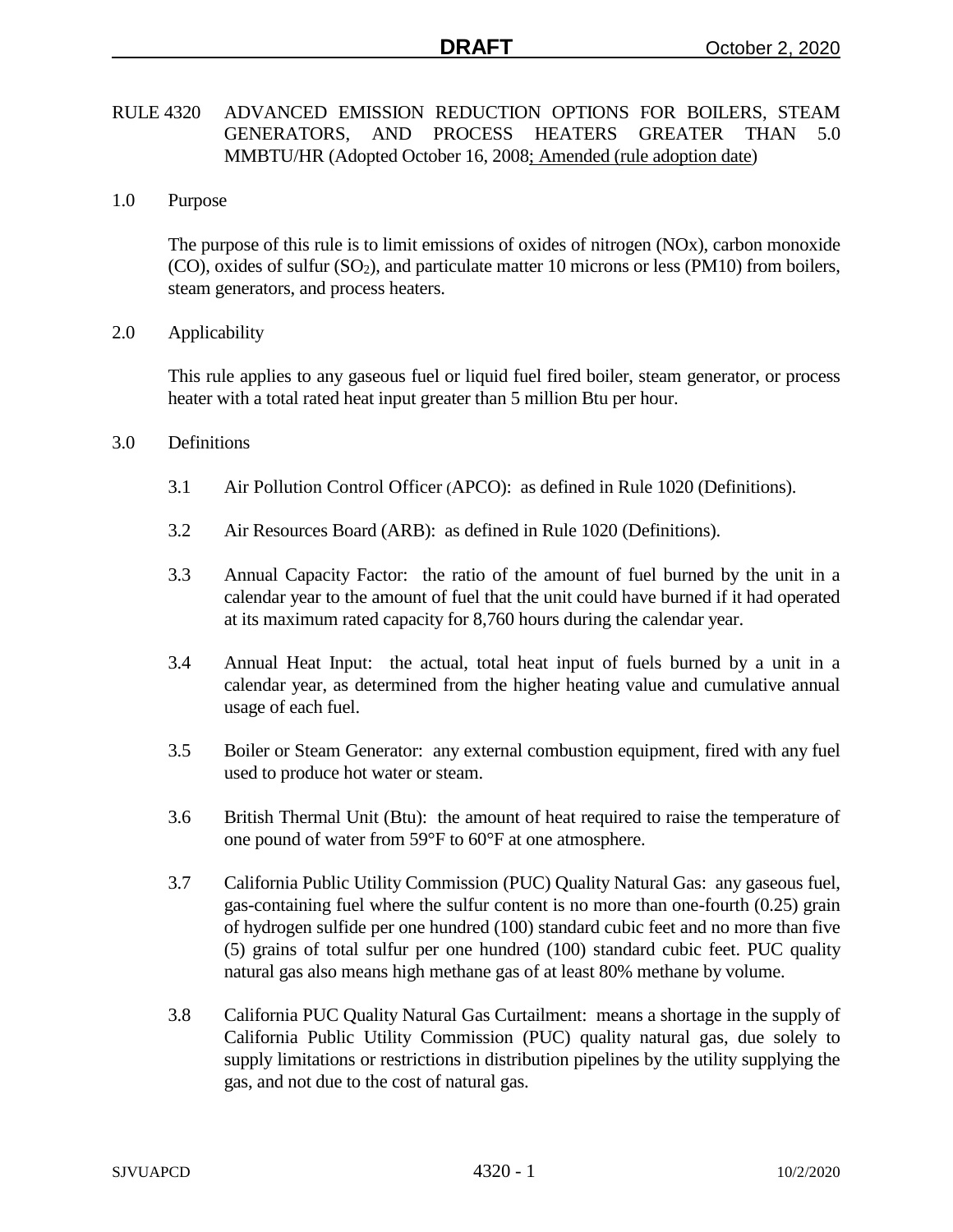- 3.9 Digester Gas: gas derived from the decomposition of organic matter in a digester.
- 3.910 Dryer: any unit in which material is dried in direct contact with the products of combustion.
- 3.110 EPA: United States Environmental Protection Agency.
- 3.12 Fire Tube Boiler: any boiler that passes hot gases from a fire box through one or more tubes running through a sealed container of water. The heat of the gases is transferred through the walls of the tubes by thermal conduction, heating the water and ultimately creating steam or hot water.
- 3.131 Gaseous Fuel: any fuel which is a gas at standard conditions.
- 3.142 Gas Liquids Processing Facility: a facility that is engaged in the catalytic processing of gas liquids to produce finished products.
- 3.153 Heat Input: the heat (hhv basis) released due to fuel combustion in a unit, not including the sensible heat of incoming combustion air and fuel.
- 3.164 Higher Heating Value (hhv): the total heat liberated per mass of fuel burned (expressed as Btu per pound), when fuel and dry air at standard conditions undergo complete combustion and all resulting products are brought to their standard states at standard conditions.
- 3.175 Liquid Fuel: any fuel which is a liquid at standard conditions.
- 3.18 Normal Operation: the period of operating time during which a unit is not in a startup or a shutdown event.
- 3.196 NOx Emissions: the sum of oxides of nitrogen expressed as  $NO<sub>2</sub>$  in the flue gas.
- 3.1720 Oilfield Steam Generator: an external combustion equipment which converts water to dry steam or to a mixture of water vapor and steam, with an absolute pressure of more than 30 psia, and which is used exclusively in thermally enhanced crude oil production.
- 3.1821 Parts Per Million by Volume (ppmv): the ratio of the number of gas molecules of a given species, or group of species, to the number of millions of total gas molecules.
- 3.1922 Process Heater: any combustion equipment fired with liquid and/or gaseous fuel and which transfers heat from combustion gases to water or process streams. This definition excludes: kilns or ovens used for drying, baking, cooking, calcining, or vitrifying; and unfired waste heat recovery heaters used to recover sensible heat from the exhaust of combustion equipment.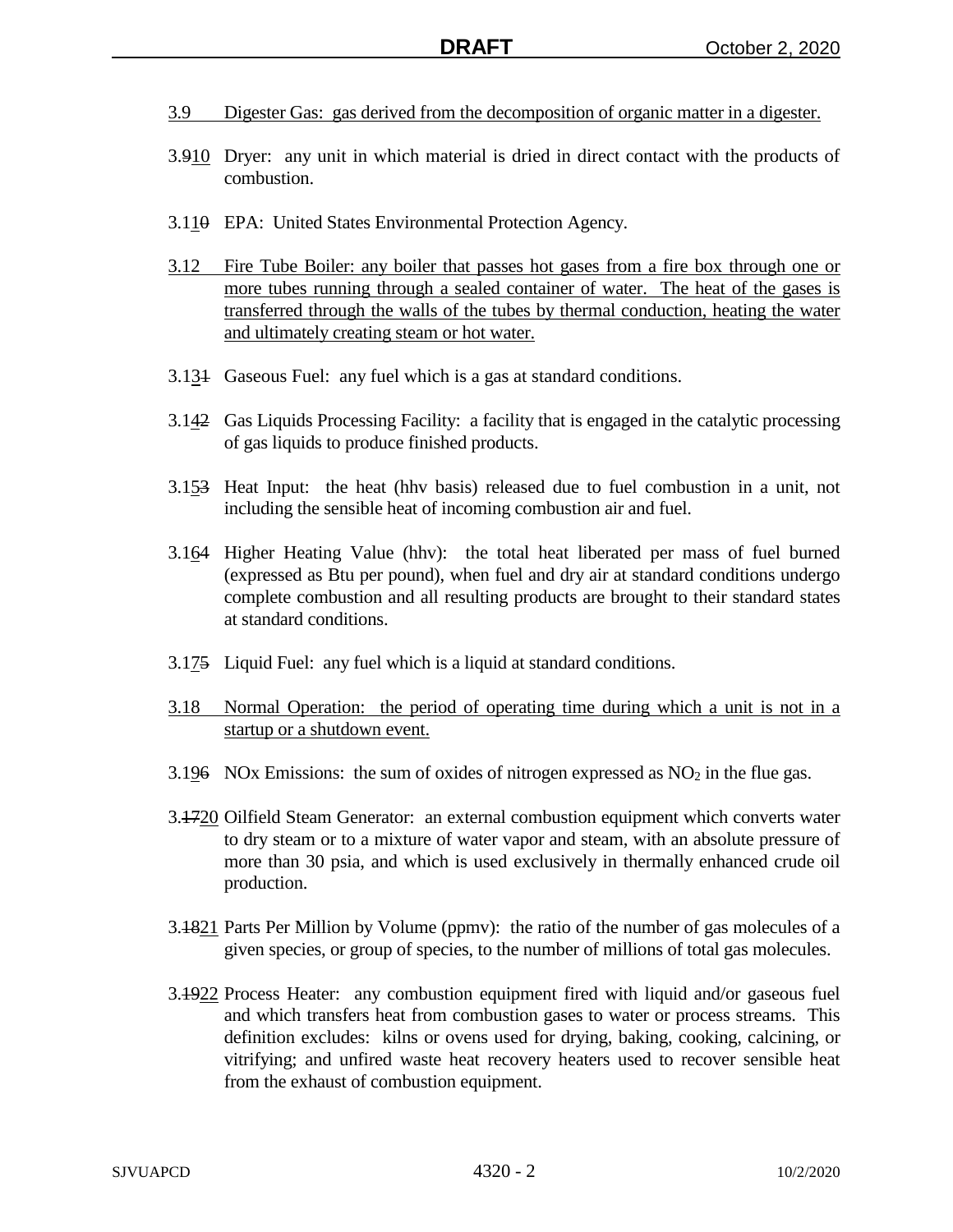- 3.230 Qualified Technician: a stationary source employee or any personnel contracted by a stationary source operator who has a documented training and a demonstrated experience performing tune-ups on a unit to the satisfaction of the APCO. The documentation of tune-up training and experience shall be made available to the APCO upon request.
- 3.241 Rated Heat Input (expressed as million Btu per hour): the heat input capacity specified on the nameplate of the unit.
- 3.252 Refinery Unit: a unit that is permanently installed and operated at a petroleum refinery or a gas liquids processing facility.
- 3.263 Re-ignition: the relighting of a unit after an unscheduled and unavoidable interruption or shut off of the fuel flow or electrical power, for a period of less than 30 minutes, due to reasons outside the control of the operator.
- 3.27 School: any public or private school used for the purpose of education and instruction of school pupils in Kindergarten through Grade 12, and any college or university which provides postsecondary education and has the authority to confer Associate, Bachelors, or Graduate/Professional level degrees. This does not include any private school in which education and instruction are primarily conducted in private homes.
- 3.284 Seasonal Source: as defined in District Rule 2201 (New And Modified Stationary Source Review Rule)
- 3.295 Shutdown: the period of time during which a unit is taken from an operational to a non-operational status by allowing it to cool down from its operating temperature to ambient temperature as the fuel supply to the unit is completely turned off.
- 3.2630 Solid Fuel: any fuel which is a solid at standard conditions.
- 3.2731 Small Producer: as defined in District Rule 1020 (Definitions)
- 3.2832 Standard Conditions: standard conditions as defined in Rule 1020 (Definitions).
- 3.2933 Start-up: the period of time during which a unit is brought from a shutdown status to its operating temperature and pressure, including the time required by the unit's emission control system to reach full operation.
- 3.34 Thermal Fluid Heater: a natural gas fired process heater in which a process stream is heated indirectly by a heated fluid other than water.
- 3.350 Unit: any boiler, steam generator or process heater as defined in this rule.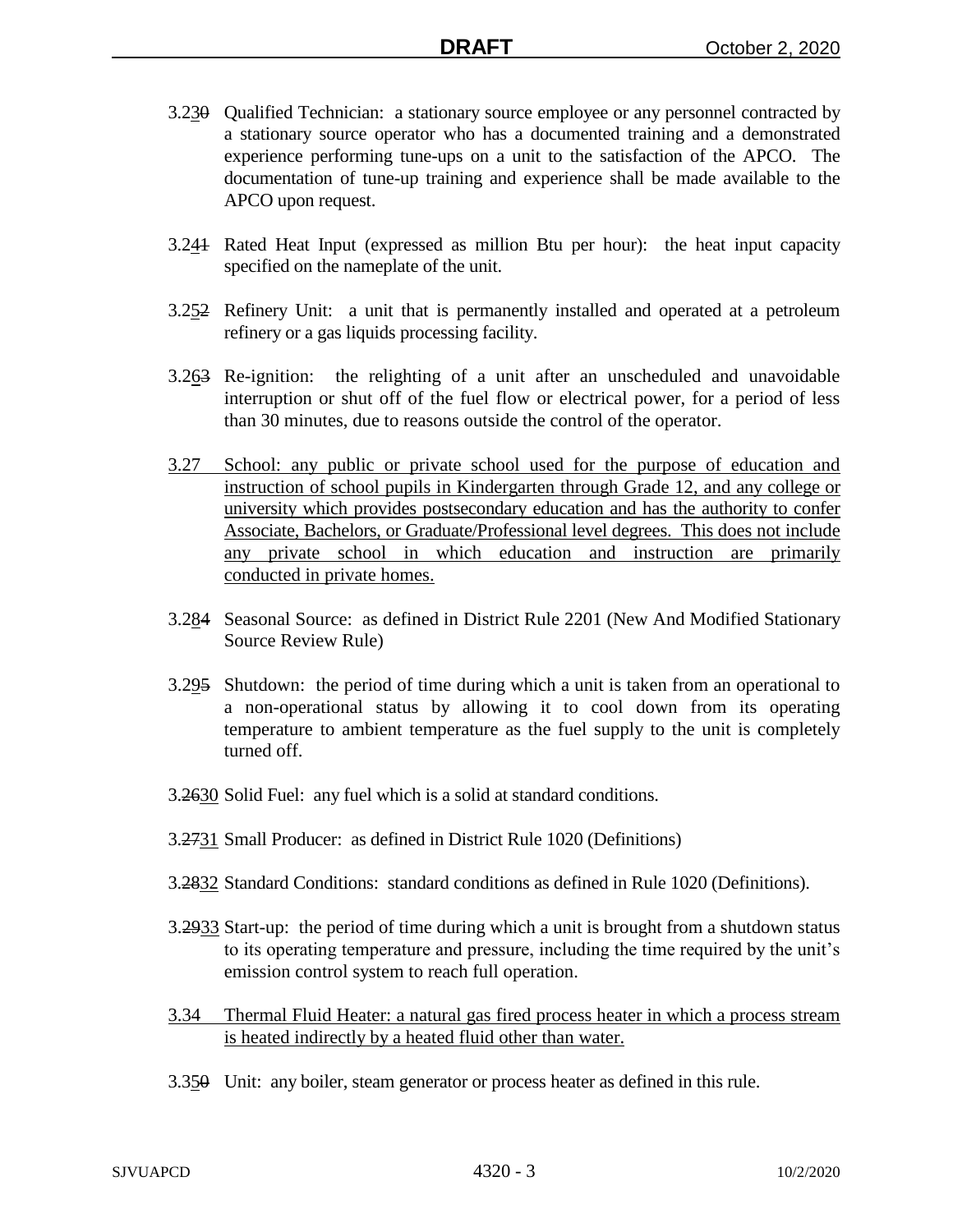### 4.0 Exemptions

- 4.1 This rule shall not apply to:
	- 4.1.1 Solid fuel fired units.
	- 4.1.2 Dryers and glass melting furnaces.
	- 4.1.3 Kilns and smelters where the products of combustion come into direct contact with the material to be heated.
	- 4.1.4 Unfired or fired waste heat recovery boilers that are used to recover or augment heat from the exhaust of combustion turbines or internal combustion engines.
- 4.2 The requirements of Sections 5.2 shall not apply to a unit when burning any fuel other than California PUC quality natural gas during California PUC quality natural gas curtailment provided all of the following conditions are met:
	- 4.2.1 Fuels other than California PUC quality natural gas are burned no more than 168 cumulative hours in a calendar year plus 48 hours per calendar year for equipment testing, as limited by Permit to Operate.
	- 4.2.2 NOx emission shall not exceed 150 ppmv or 0.215 lb/MMBtu. Demonstration of compliance with this limit shall be made by either source testing, continuous emission monitoring system (CEMS), an APCO approved Alternate Monitoring System, or an APCO approved portable NOx analyzer.

# 5.0 Requirements

- 5.1 An operator of a unit(s) subject to this rule shall comply with all applicable requirements of the rule and one of the following, on a unit-by-unit basis:
	- 5.1.1 Operate the unit to comply with the emission limits specified in Sections 5.2 and 5.4; or
	- 5.1.2 Pay an annual emissions fee to the District as specified in Section 5.3 and comply with the control requirements specified in Section 5.4; or
	- 5.1.3 Comply with the applicable Low-use Unit requirements of Section 5.5.
- 5.2 NOx and CO Emission Limits
	- 5.2.1 On and after the indicated Compliance Deadline, units shall not be operated in a manner which exceeds the applicable NOx emissions limit specified in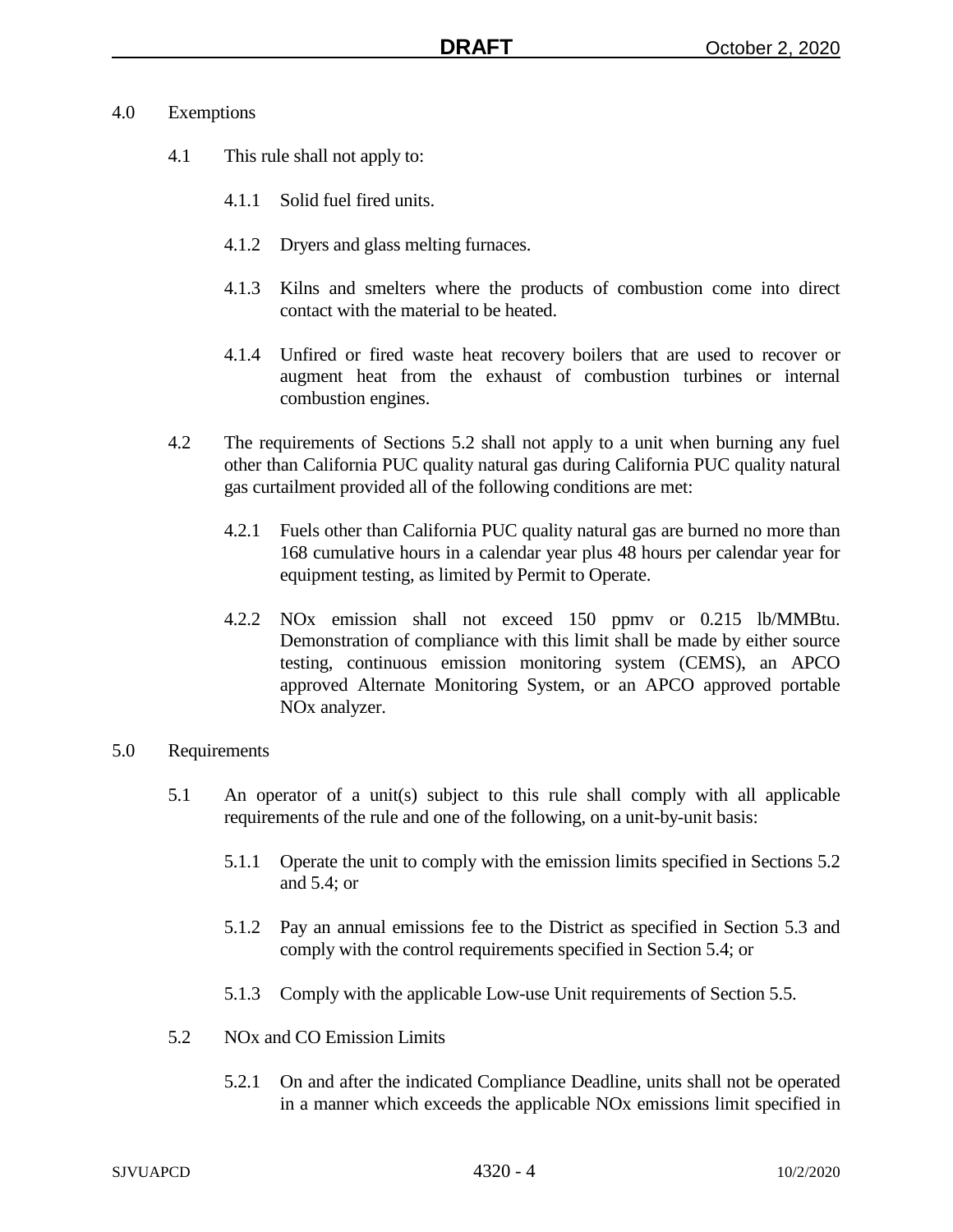Table 1 (until December 31, 2023) and Table 2 (on and after December 31,  $2023$ . On and after October 1, 2008, uUnits shall not be operated in a manner to which exceeds a carbon monoxide (CO) emissions limit of 400 ppmv.

- 5.2.2 No unit fired on liquid fuel shall be operated in a manner to exceed emissions of 40 ppmv NOx and 400 ppmv CO.
- 5.2.3 All ppmv emission limits specified in this section are referenced at dry stack gas conditions and 3.00 percent by volume stack gas oxygen. Emission concentrations shall be corrected to 3.00 percent oxygen in accordance with Section 8.1.

| Table 1: Tier 1 NOx Emission Limits                                             |                                                                                            |                           |                        |  |
|---------------------------------------------------------------------------------|--------------------------------------------------------------------------------------------|---------------------------|------------------------|--|
| Category                                                                        | <b>NO<sub>x</sub></b> Limit                                                                | Authority to<br>Construct | Compliance<br>Deadline |  |
| A. Units with a total rated heat<br>input > 5.0 MMBtu/hr to $\leq$ 20.0         | a) Standard Schedule<br>9 ppmy or 0.011<br>lb/MMBtu; or                                    | July 1, 2011              | July 1, 2012           |  |
| MMBtu/hr, except for<br>Categories C through G units                            | b) Enhanced Schedule<br>6 ppmy or 0.007<br>lb/MMBtu                                        | January 1, 2013           | January 1, 2014        |  |
| B. Units with a total rated heat                                                | a) Standard Schedule<br>7 ppmy or 0.008<br>lb/MMBtu; or                                    | July 1, 2009              | July 1, 2010           |  |
| $input > 20.0$ MMBtu/hr, except<br>for Categories C through G units             | b) Enhanced Schedule<br>5 ppmv or 0.0062<br>lb/MMBtu                                       | January 1, 2013           | January 1, 2014        |  |
| C. Oilfield Steam Generators                                                    |                                                                                            |                           |                        |  |
| 1. Units with a total rated heat<br>input $> 5.0$ MMBtu/hr to<br><20.0 MMBtu/hr | a) Standard Schedule<br>9 ppmv or 0.011<br>lb/MMBtu; or                                    | July 1, 2011              | July 1, 2012           |  |
|                                                                                 | b) Enhanced Schedule<br>6 ppmv or 0.007<br>lb/MMBtu                                        | January 1, 2013           | January 1, 2014        |  |
|                                                                                 | a) Standard Schedule<br>7 ppmy or 0.008<br>lb/MMBtu; or                                    | July 1, 2009              | July 1, 2010           |  |
| 2. Units with a total rated heat<br>input >20.0 MMBtu/hr                        | b) Staged Enhanced<br>Schedule<br><b>Initial Limit</b><br>9 ppmv or 0.011<br>lb/MMBtu; and | July 1, 2011              | July 1, 2012           |  |
|                                                                                 | <b>Final Limit</b><br>5 ppmv or 0.0062<br>lb/MMBtu                                         | January 1, 2013           | January 1, 2014        |  |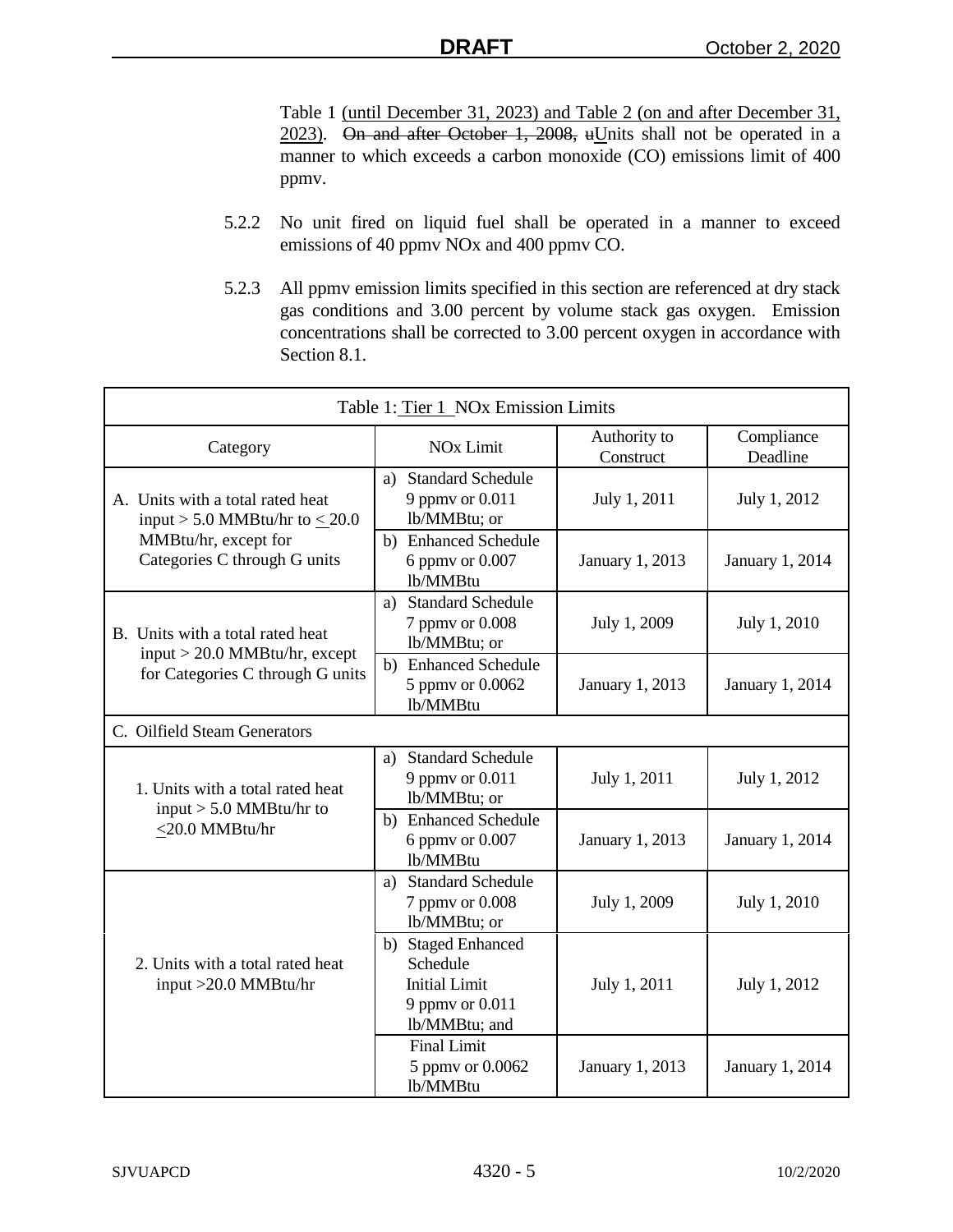| Table 1: Tier 1 NOx Emission Limits                                                  |                                                                                                      |                 |                        |  |
|--------------------------------------------------------------------------------------|------------------------------------------------------------------------------------------------------|-----------------|------------------------|--|
| Category                                                                             | Authority to<br><b>NO<sub>x</sub></b> Limit<br>Construct                                             |                 | Compliance<br>Deadline |  |
| 3. Units firing on less than 50%,<br>by volume, PUC quality gas.                     | <b>Staged Enhanced</b><br>Schedule<br><b>Initial Limit</b><br>12 ppmv or 0.014<br>lb/MMBtu; and      | July 1, 2010    | July 1, 2011           |  |
|                                                                                      | <b>Final Limit</b><br>9 ppmv or 0.011<br>lb/MMBtu                                                    | January 1, 2013 | January 1, 2014        |  |
| D. Refinery units                                                                    |                                                                                                      |                 |                        |  |
| 1. Units with a total rated heat<br>input > 5.0 MMBtu/hr to $\leq$                   | a) Standard Schedule<br>9 ppmy or 0.011<br>lb/MMBtu; or                                              | July 1, 2011    | July 1, 2012           |  |
| 20.0 MMBtu/hr                                                                        | b) Enhanced Schedule<br>6 ppmy or 0.007<br>lb/MMBtu                                                  | January 1, 2013 | January 1, 2014        |  |
| 2. Units with a total rated heat<br>input >20.0 MMBtu/hr to $\leq$<br>110.0 MMBtu/hr | <b>Standard Schedule</b><br>a)<br>6 ppmv or 0.007<br>lb/MMBtu; or                                    | July 1, 2010    | July 1, 2011           |  |
|                                                                                      | <b>Staged Enhanced</b><br>b)<br>Schedule<br><b>Initial Limit</b><br>9 ppmy or 0.011<br>lb/MMBtu; and | July 1, 2011    | July 1, 2012           |  |
|                                                                                      | <b>Final Limit</b><br>5 ppmv or 0.0062<br>lb/MMBtu                                                   | January 1, 2013 | January 1, 2014        |  |
| 3. Units with a total rated heat<br>$input > 110.0$ MMBtu/hr                         | <b>Standard Schedule</b><br>5 ppmy or 0.0062<br>lb/MMBtu                                             | N/A             | June 1, 2007           |  |
| 4. Units firing on less than 50%,<br>by volume, PUC quality gas.                     | <b>Staged Enhanced</b><br>Schedule<br><b>Initial Limit</b><br>12 ppmv or 0.014<br>lb/MMBtu; and      | July 1, 2010    | July 1, 2011           |  |
|                                                                                      | <b>Final Limit</b><br>9 ppmv or 0.011<br>lb/MMBtu                                                    | January 1, 2013 | <b>January 1, 2014</b> |  |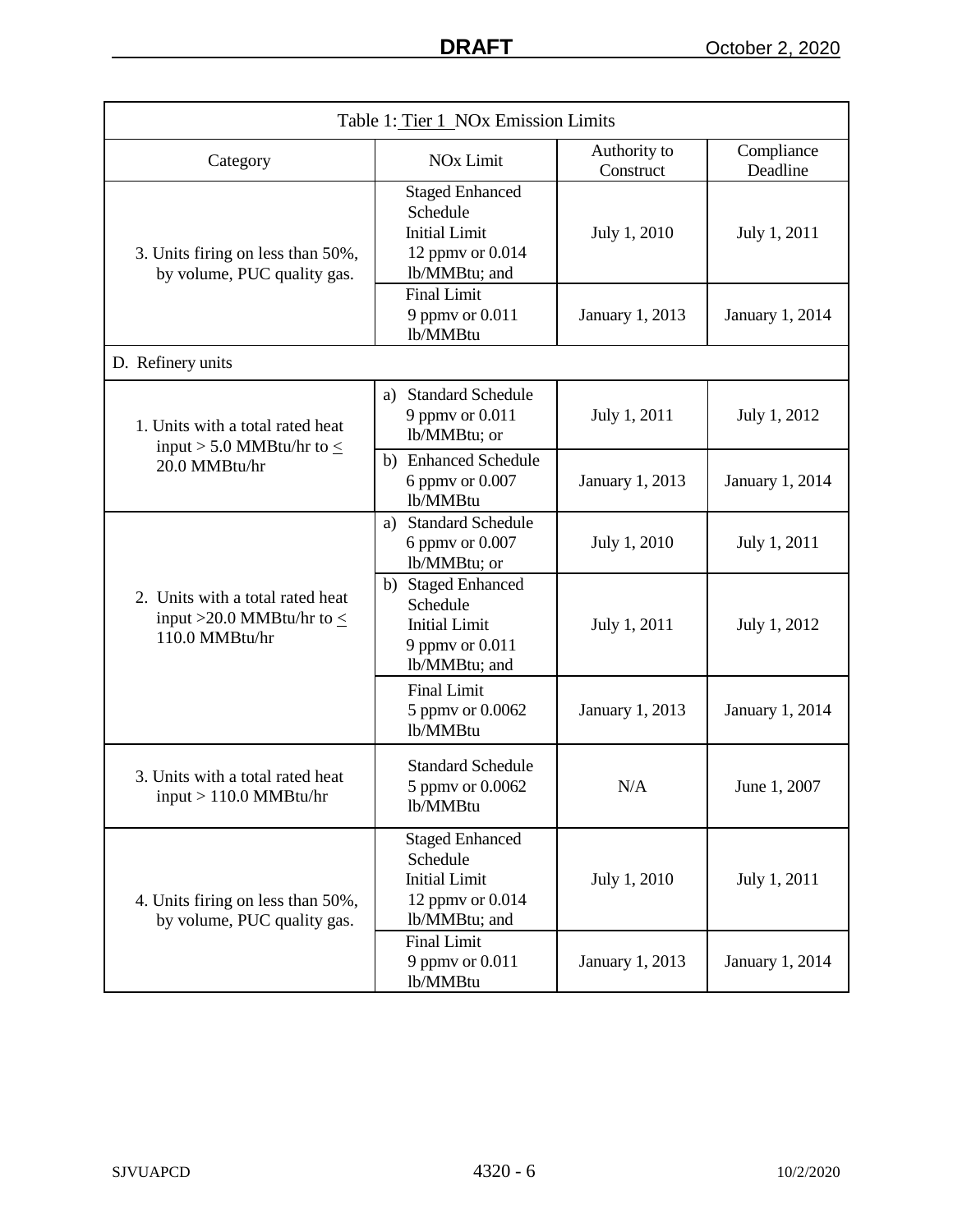|                                                                                                                       | Table 1: Tier 1 NOx Emission Limits                                                                                                                                                                                                                                                                                                                                                                                            |                                                                                                 |                                                                                               |                                                                         |  |
|-----------------------------------------------------------------------------------------------------------------------|--------------------------------------------------------------------------------------------------------------------------------------------------------------------------------------------------------------------------------------------------------------------------------------------------------------------------------------------------------------------------------------------------------------------------------|-------------------------------------------------------------------------------------------------|-----------------------------------------------------------------------------------------------|-------------------------------------------------------------------------|--|
| Category                                                                                                              |                                                                                                                                                                                                                                                                                                                                                                                                                                | <b>NO<sub>x</sub></b> Limit                                                                     | Authority to<br>Construct                                                                     | Compliance<br>Deadline                                                  |  |
| Е.                                                                                                                    | Units, from any Category, that<br>were installed prior to January 1,<br>2009 and limited by a Permit to<br>Operate to an annual heat input<br>>1.8 billion Btu/year but $\leq 30$<br>billion Btu/year.                                                                                                                                                                                                                         | <b>Standard Schedule</b><br>9 ppmv or 0.011<br>lb/MMBtu                                         | Twelve months<br>before the next unit<br>replacement but no<br>later than January<br>1, 2013. | At the next unit<br>replacement but<br>no later than<br>January 1, 2014 |  |
| F <sub>r</sub><br>Units at a wastewater treatment<br>facility firing on less than 50%,<br>by volume, PUC quality gas. |                                                                                                                                                                                                                                                                                                                                                                                                                                | <b>Staged Enhanced</b><br>Schedule<br><b>Initial Limit</b><br>12 ppmv or 0.014<br>lb/MMBtu; and | July 1, 2010                                                                                  | July 1, 2011                                                            |  |
|                                                                                                                       |                                                                                                                                                                                                                                                                                                                                                                                                                                | <b>Final Limit</b><br>9 ppmy or 0.011<br>lb/MMBtu                                               | January 1, 2013                                                                               | January 1, 2014                                                         |  |
| G.                                                                                                                    | Units operated by a small<br>producer in which the rated<br>heat input of each burner is<br>less than or equal to 5<br>MMBtu/hr but the total rated<br>heat input of all the burners in<br>a unit is rated between 5<br>MMBtu/hr and 20 MMBtu/hr,<br>as specified in the Permit to<br>Operate, and in which the<br>products of combustion do not<br>come in contact with the<br>products of combustion of any<br>other burner. | <b>Standard Schedule</b><br>9 ppmy or 0.011<br>lb/MMBtu                                         | Twelve months<br>before the next unit<br>replacement but no<br>later than January<br>1, 2013. | At the next unit<br>replacement but<br>no later than<br>January 1, 2014 |  |

| Table 2: Tier 2 NOx Emission Limits                                                                                       |                              |                          |                           |                        |
|---------------------------------------------------------------------------------------------------------------------------|------------------------------|--------------------------|---------------------------|------------------------|
| Category                                                                                                                  | NO <sub>x</sub> Limit        | Emission<br>Control Plan | Authority to<br>Construct | Compliance<br>Deadline |
| A. Units with a total rated heat input > 5.0 MMBtu/hr to $\leq$ 20.0 MMBtu/hr, except for Categories C<br>through E units |                              |                          |                           |                        |
| 1. Fire Tube Boilers                                                                                                      | 5 ppmy or<br>0.0061 lb/MMBtu | December<br>31, 2021     | December 31,<br>2021      | December 31,<br>2023   |
| Units at Schools                                                                                                          | 9 ppmy or<br>0.011 lb/MMBtu  | December<br>31, 2021     | December 31,<br>2021      | December 31,<br>2023   |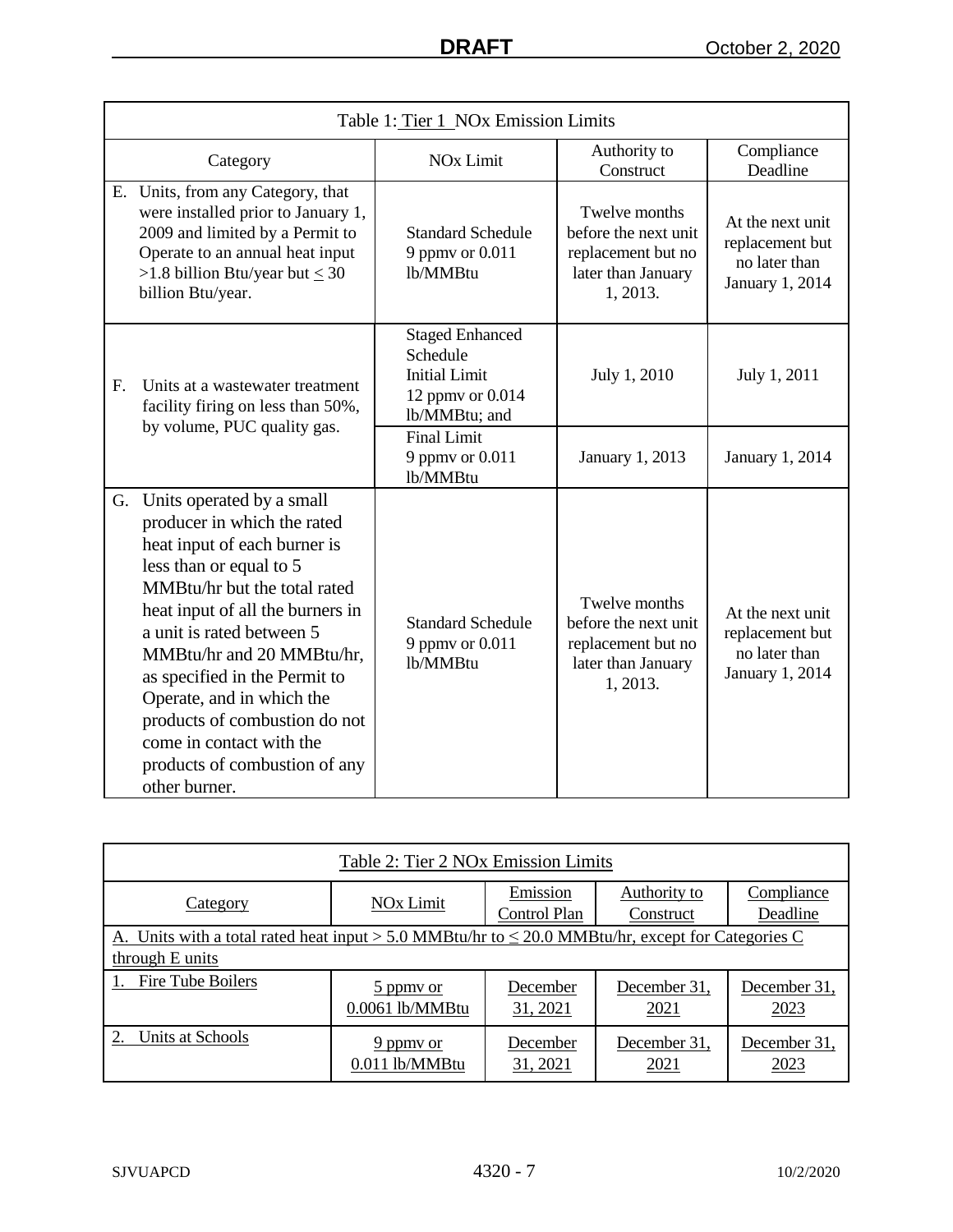| Table 2: Tier 2 NOx Emission Limits                                                                       |                                                            |                                 |                                  |                        |
|-----------------------------------------------------------------------------------------------------------|------------------------------------------------------------|---------------------------------|----------------------------------|------------------------|
| <b>Category</b>                                                                                           | <b>NOx Limit</b>                                           | Emission<br><b>Control Plan</b> | <b>Authority to</b><br>Construct | Compliance<br>Deadline |
| 3.<br>Units fired on Digester<br>Gas                                                                      | 9 ppmy or<br>0.011 lb/MMBtu                                | December<br>31, 2021            | December 31,<br>2021             | December 31,<br>2023   |
| <b>Thermal Fluid Heaters</b><br>4.                                                                        | 9 ppmy or<br>0.011 lb/MMBtu                                | December<br>31, 2021            | December 31,<br>2021             | December 31,<br>2023   |
| 5.<br>All other units                                                                                     | $\frac{5 \text{ ppm}}{2}$ or<br>0.011 lb/MMBtu             | December<br>31, 2021            | December 31,<br>2021             | December 31,<br>2023   |
| B. Units with a total rated heat input > 20.0 MMBtu/hr, except for Categories C through E units           |                                                            |                                 |                                  |                        |
| Fire Tube Boilers with a<br>total rated heat input $>$<br>20.0 MMBtu/hour and $\leq$<br>75 MMBtu/hour     | $2.5$ ppmy or<br>0.0037 lb/MMBtu                           | December 31,<br>2021            | December 31,<br>2021             | December 31,<br>2023   |
| 2.<br>All other units with a total<br>rated heat input $>$ 20.0<br>MMBtu/hour and $\leq$ 75<br>MMBtu/hour | $2.5$ ppmy or<br>0.0037 lb/MMBtu                           | December 31,<br>2021            | December 31,<br>2021             | December 31,<br>2023   |
| Units with a rated heat<br>3.<br>$input > 75$ MMBtu/hour                                                  | $2.5$ ppmy or<br>0.0037 lb/MMBtu                           | December 31,<br>2021            | December 31,<br>2021             | December 31,<br>2023   |
| C. Oilfield Steam Generators                                                                              |                                                            |                                 |                                  |                        |
| Units with a total rated<br>1.<br>heat input $> 5.0$ MMBtu/hr<br>and $\leq$ 20.0 MMBtu/hr                 | 6 ppmy or<br>0.0073<br>lb/MMBtu                            | December 31,<br>2021            | December 31,<br>2021             | December 31,<br>2023   |
| 2.<br>Units with a total rated<br>heat input $>$ 20.0<br>MMBtu/hr and $\leq$ 75.0<br>MMBtu/hr             | 5 ppmy or<br>0.0061<br>lb/MMBtu                            | December 31,<br>2021            | December 31,<br>2021             | December 31,<br>2023   |
| Units with a total rated<br>3.<br>heat input $> 75.0$<br>MMBtu/hr                                         | $\frac{5 \text{ ppm}}{2 \text{ cm}}$<br>0.0061<br>lb/MMBtu | December 31,<br>2021            | December 31,<br>2021             | December 31,<br>2023   |
| Units firing on less than<br>4.<br>50%, by volume, PUC<br>quality gas                                     | 5 ppmy or<br>0.0061<br>lb/MMBtu                            | December 31,<br>2021            | December 31,<br>2021             | December 31,<br>2023   |
| D. Refinery units                                                                                         |                                                            |                                 |                                  |                        |
| Boilers with a total heat<br>1.<br>input > 5.0 MMBtu/hr to $\leq$<br>40.0 MMBtu/hr                        | 5 ppmy or<br>0.0061<br>lb/MMBtu                            | December 31,<br>2021            | December 31,<br>2021             | December 31,<br>2023   |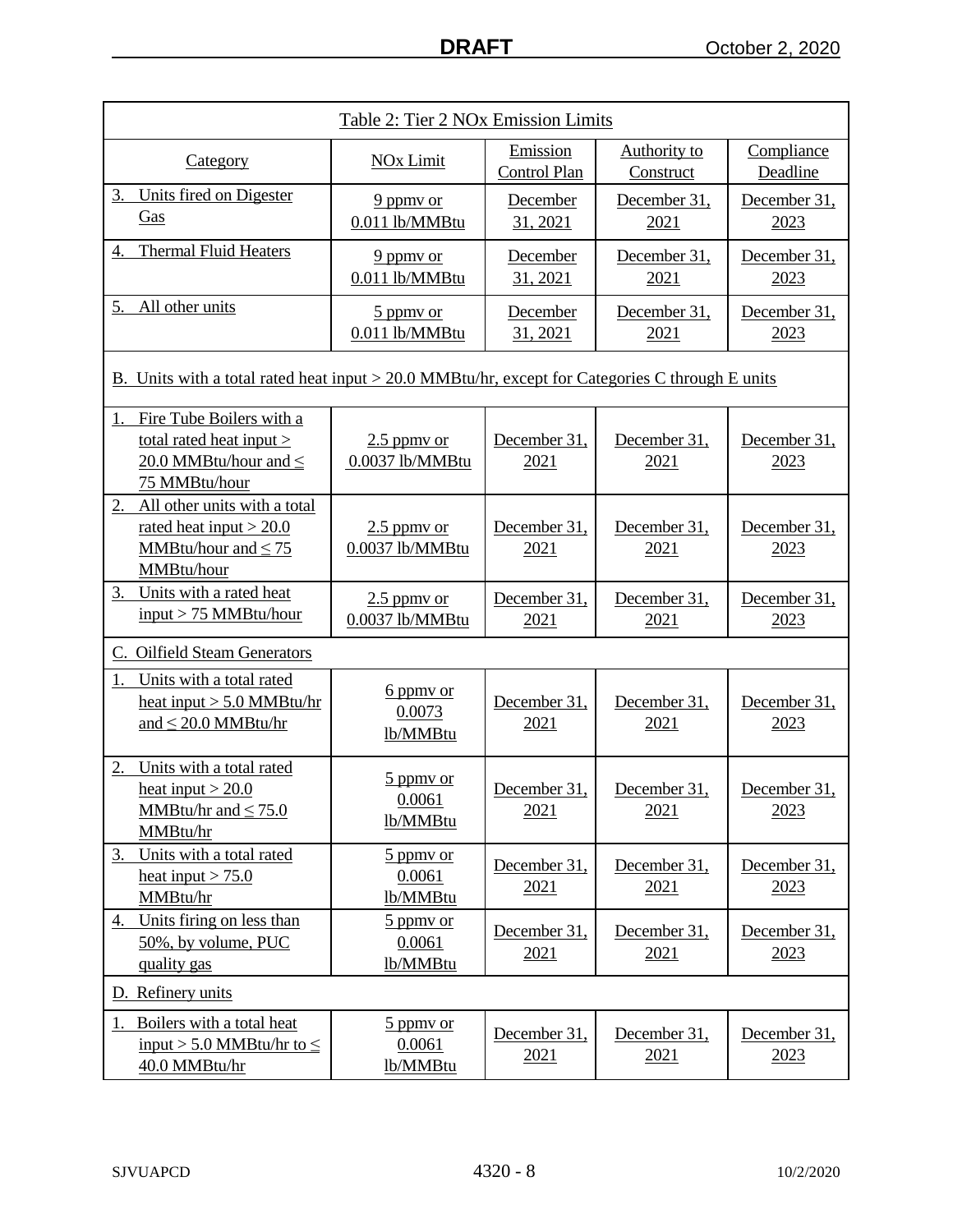| Table 2: Tier 2 NOx Emission Limits                                                                                                 |                                   |                          |                           |                        |
|-------------------------------------------------------------------------------------------------------------------------------------|-----------------------------------|--------------------------|---------------------------|------------------------|
| Category                                                                                                                            | <b>NO<sub>x</sub></b> Limit       | Emission<br>Control Plan | Authority to<br>Construct | Compliance<br>Deadline |
| Boilers with a total rated<br>heat input $> 40.0$<br>MMBtu/hr to $\leq 110.0$<br>MMBtu/hr                                           | 2 ppmy or<br>0.0024<br>lb/MMBtu   | December 31,<br>2021     | December 31,<br>2021      | December 31,<br>2023   |
| 3. Boilers with a total rated<br>heat input $> 110.0$<br>MMBtu/hr                                                                   | $2$ ppmy or<br>0.0024<br>lb/MMBtu | December 31,<br>2021     | December 31,<br>2021      | December 31,<br>2023   |
| 4. Process Heaters with a<br>total heat input $> 5.0$<br>MMBtu/hr to $\leq 40.0$<br>MMBtu/hr                                        | 5 ppmy or<br>0.0061<br>lb/MMBtu   | December 31,<br>2021     | December 31,<br>2021      | December 31,<br>2023   |
| 5. Process Heaters with a<br>total rated heat input ><br>40.0 MMBtu/hr to $\leq$ 110.0<br>MMBtu/hr                                  | 2 ppmy or<br>0.0024<br>lb/MMBtu   | December 31,<br>2021     | December 31,<br>2021      | December 31,<br>2023   |
| Process Heaters with a<br>6.<br>total heat input $> 110.0$<br>MMBtu/hr                                                              | 2 ppmy or<br>0.0024<br>lb/MMBtu   | December 31,<br>2021     | December 31,<br>2021      | December 31,<br>2023   |
| Units limited by a Permit<br>Е.<br>to Operate to an annual<br>heat input $>1.8$ billion<br>Btu/year but $<$ 30 billion<br>Btu/year. | $9$ ppmy or $0.011$<br>lb/MMBtu   | January 1,<br>2013.      | January 1, 2013.          | January 1,<br>2014     |

5.2.4 When a unit is operated on combinations of gaseous fuel and liquid fuel, the NOx limit shall be the heat input weighted average of the applicable limits specified in Sections 5.1.1, as calculated by the following equation:

Weighted Average Limit = 
$$
\frac{(NOx \text{ limit for gaseous fuel } x G) + (NOx \text{ limit for liquid fuel } x L)}{G + L}
$$

Where:  $G =$  annual heat input from gaseous fuel  $L =$  annual heat input from liquid fuel

5.2.5 Prior to January 1, 2014, if a unit was designated to comply with a Staged Enhanced Schedule in Table 1, an operator may redesignate the unit for compliance under Section 5.1.2, provided the unit meets the Initial NOx Limit; emission fees are paid, at time of the application for redesignation, for all past emissions from the unit since January 1, 2009 through the calendar year prior to the calculation date; and the total annual fee is paid from that date forward. The past emissions fee shall be calculated using the equations in Section 5.3 and the Fee Rate in place at the time of that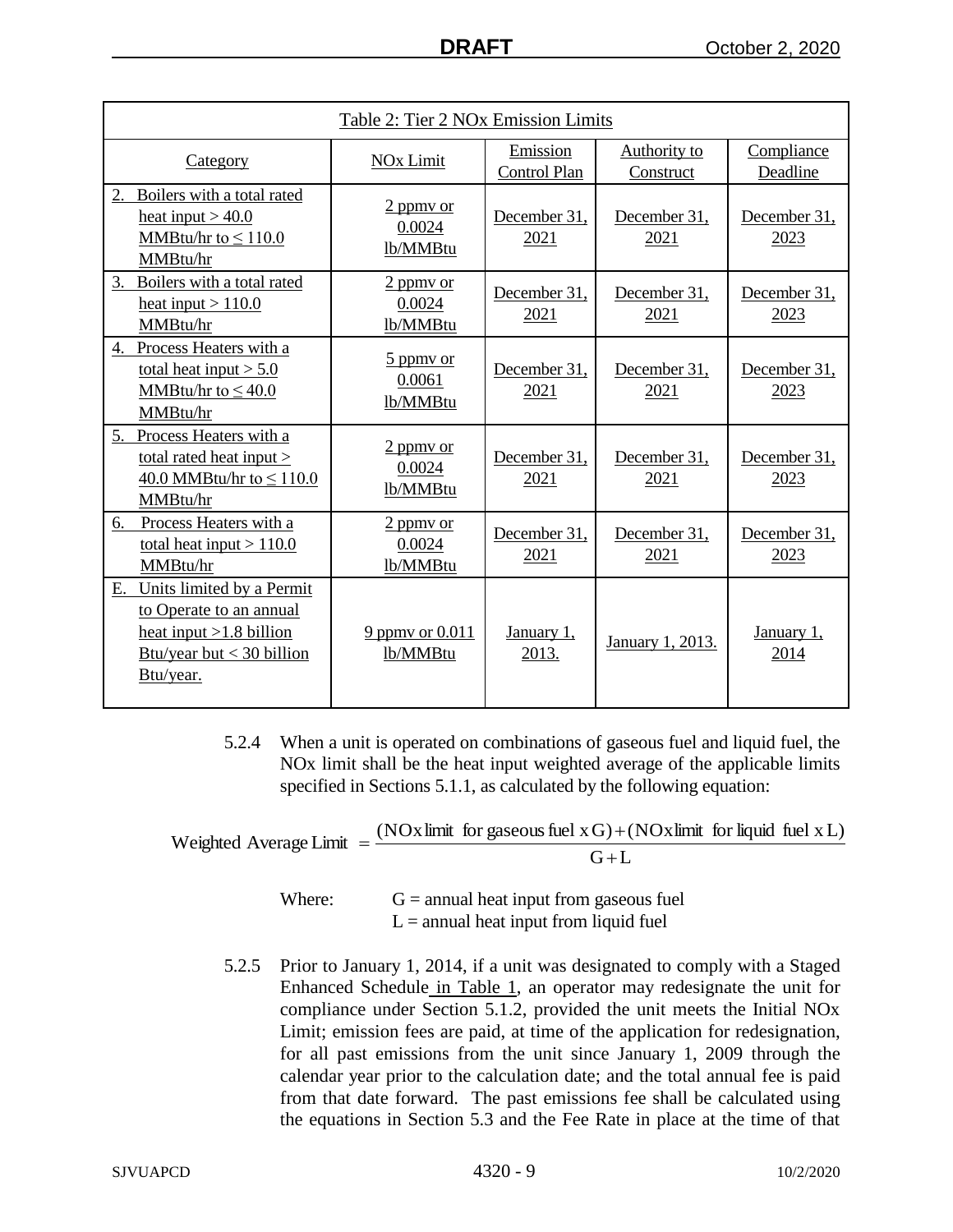calculation. The future total annual fees shall be calculated and paid according to Section 5.3.

- 5.3 Annual Fee Calculation
	- 5.3.1 On and after January 1, 2010, an operator, with units that will comply under with the requirements of Section 5.1.2 in lieu of complying with Section 5.2 Table 1 shall pay a total annual fee to the District based on the total NOx emissions from those units. That fee shall be calculated in the following manner.
	- 5.3.2 Beginning January 1, 2025, an operator with units that will comply with the requirements of Section 5.1.2 in lieu of complying with Section 5.2 Table 2 shall pay a total annual emission fee to the District based on total NOx emissions from those units.
	- 5.3.3 Annual Fee Calculation Methodology
		- 5.3.13.1 The operator shall calculate the total emissions for all units operating at a stationary source that will comply with Section 5.1.2. The total NOx emissions shall be calculated in accordance with Section 5.3.1.3.
		- 5.3.13.2 The total annual emissions fee shall be calculated in accordance with Section 5.3.1.4. These calculations include only the units that have been identified to comply under Section 5.1.2.
		- 5.3.13.3 Total Emissions (TE) Calculation

Total TE =  $\Sigma$  E(unit)

Where:  $\Sigma$  E(unit) = Sum of all NOx emissions from each unit, in tons per year.

| $E$ (unit) | $EF(Unit)$ x $AFU(Unit)$<br>$2,000$ lb per ton                                                         |
|------------|--------------------------------------------------------------------------------------------------------|
|            | Where: $E$ (unit) = Annual NOx emissions for each unit, in tons/year.                                  |
|            | $EF(Unit) = NOx$ Emission Limit for the Permit to Operate, in<br>lb/MMBtu                              |
|            | $AFU(Unit) =$ actual amount of fuel, in MMBTU, used by each<br>unit during the previous calendar year. |

5.3.13.4 Total Annual Fee Calculation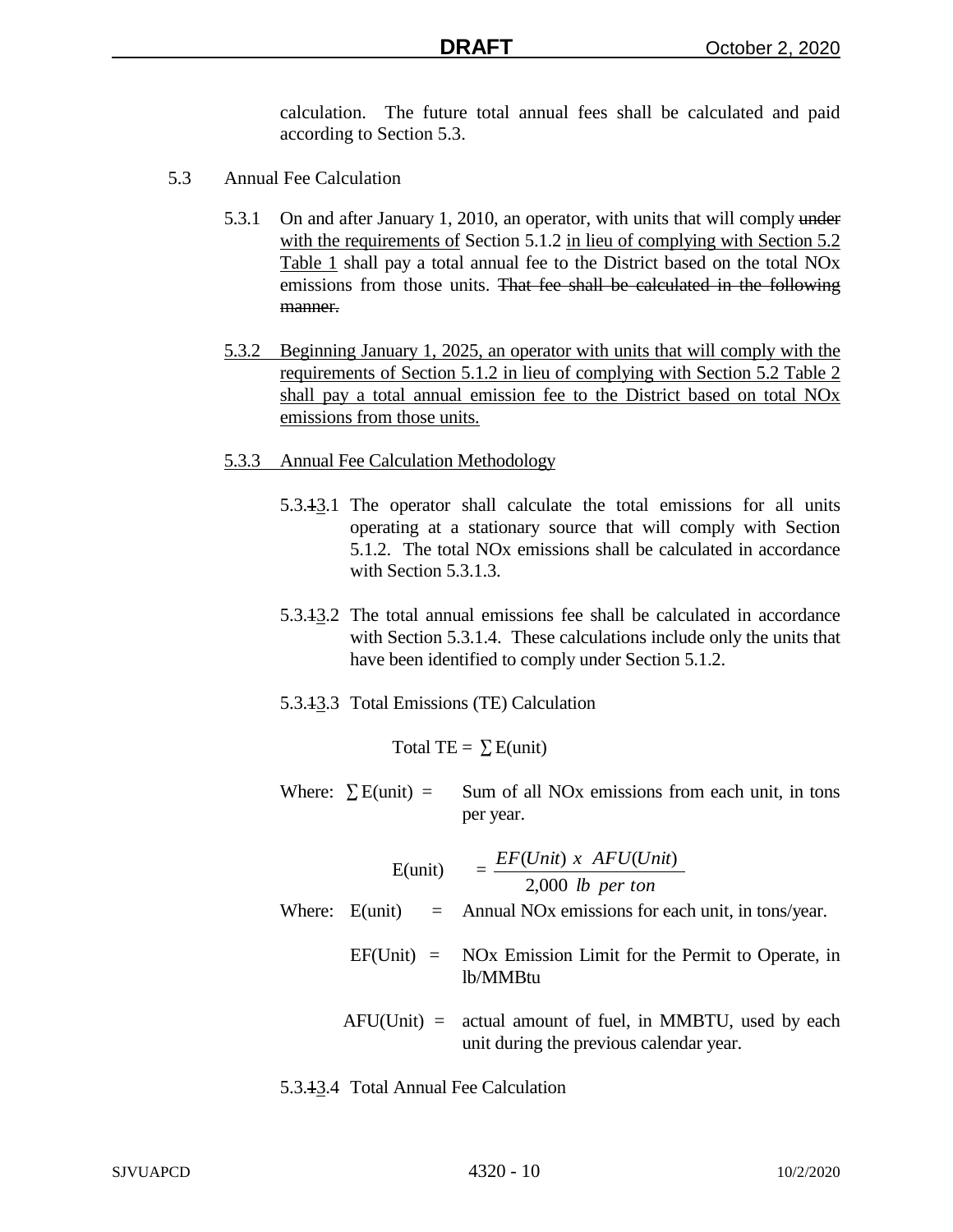Total Annual Fee =  $(Total TE \times FR) +$  Administrative Fee

Where: FR (Fee Rate) = The cost of NO<sub>x</sub> reductions, in dollars per ton, as established pursuant to Sections 7.2 and 7.6 of District Rule 9510, as adopted on December 15, 2005. Under no circumstances shall the cost of NOx reductions exceed the cost effectiveness threshold for the Carl Moyer Cost Effectiveness as established by the applicable state law.

Administrative Fee =  $4\%$  x (Total TE x FR)

- 5.3.13.5 For units that will pay annual emission fees per Section 5.1.2 in lieu of complying with the NOx emission limits in Table 1, Tthe operator shall pay the total annual fee to the District, no later than July 1 of each year, for the emissions of the previous calendar year. The first payment is due to the District no later than July 1, 2010. Should July 1 fall on a day when the District is closed, the payment shall be made by the next District working day after July 1.
- 5.3.3.6 For units that will pay annual emission fees per Section 5.1.2 in lieu of complying with the NOx emission limits in Table 2, the operator shall pay the total annual fee to the District, no later than July 1 of each year, for the emissions of the previous calendar year. The first payment is due to the District no later than July 1, 2025. Should July 1 fall on a day when the District is closed, the payment shall be made by the next District working day after July 1.
- 5.3.24 Payments shall continue annually until the unit either is permanently removed from use in the San Joaquin Valley Air Basin and the Permit to Operate is surrendered or the operator demonstrates compliance with applicable NOx emissions limits shown in Table 2:3 and the applicable NOx emission limits in Table 2.

| Table 23 Applicable NOx Emission Limits in Table 1 for Section 5.3.24          |                                                                        |                                                            |  |  |
|--------------------------------------------------------------------------------|------------------------------------------------------------------------|------------------------------------------------------------|--|--|
| Category                                                                       | Date of Compliance<br>Demonstration                                    | Applicable NO <sub>x</sub> Emissions<br>Limit from Table 1 |  |  |
| A. Units with only a Standard<br>Schedule in Table 1.                          | Either prior to or after<br>the Standard<br><b>Compliance Deadline</b> | <b>Standard NO<sub>x</sub></b> Limit                       |  |  |
| Units with both Standard and<br>B.<br><b>Enhanced Schedules in Table</b><br>1. | Prior to the Enhanced<br>Compliance Deadline                           | <b>Standard NOx Limit</b>                                  |  |  |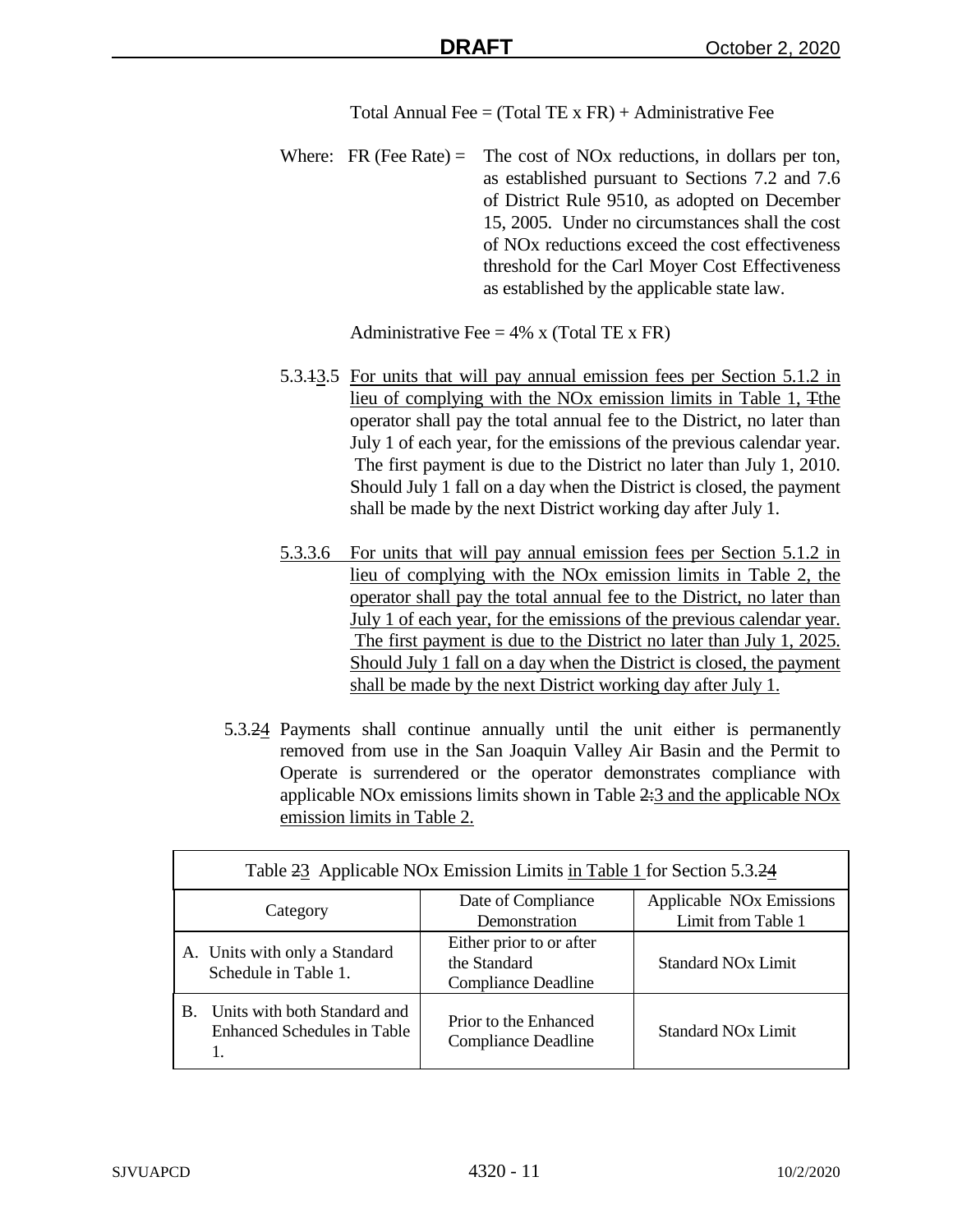| Table 23 Applicable NOx Emission Limits in Table 1 for Section 5.3.24                   |                                                                            |                                                                                                                          |  |  |
|-----------------------------------------------------------------------------------------|----------------------------------------------------------------------------|--------------------------------------------------------------------------------------------------------------------------|--|--|
| Category                                                                                | Date of Compliance<br>Demonstration                                        | Applicable NO <sub>x</sub> Emissions<br>Limit from Table 1                                                               |  |  |
|                                                                                         | After<br>Enhanced<br>the<br><b>Compliance Deadline</b>                     | Enhanced NO <sub>x</sub> Limit                                                                                           |  |  |
|                                                                                         | Prior to the Initial Limit<br><b>Compliance Deadline</b>                   | <b>Standard NO<sub>x</sub></b> Limit                                                                                     |  |  |
| Units with both Standard<br>$C_{\cdot}$<br>and Staged Enhanced<br>Schedules in Table 1. | After the Initial Limit<br>Deadline but before the<br>Final Limit Deadline | Initial NO <sub>x</sub> Limit then<br>the Final NO <sub>x</sub> Limit by<br>the applicable<br><b>Compliance Deadline</b> |  |  |
|                                                                                         | After the Final Limit<br>Deadline                                          | Final NO <sub>x</sub> Limit                                                                                              |  |  |

- 5.3.24.1 The emissions fee for units that operate for less than the full calendar year before demonstrating compliance under Section 5.3.24, shall be based on the actual fuel used during the portion of the calendar year prior to demonstrating that compliance or removing the unit from operation within the San Joaquin Valley Air Basin.
- 5.3.35 Operators of units for which an annual emissions fee is provided must also certify that the units meet federal RACT control requirements at the time the annual fee is provided.
- 5.4 Particulate Matter Control Requirements
	- 5.4.1 To limit particulate matter emissions, an operator shall comply with one of the following requirements:
		- 5.4.1.1 On and after the applicable NOx Compliance Deadline specified in Section 5.2 Table 1, operators shall fire units exclusively on PUC-quality natural gas, commercial propane, butane, or liquefied petroleum gas, or a combination of such gases;
		- 5.4.1.2 On and after the applicable NOx Compliance Deadline specified in Section 5.2 Table 1, operators shall limit fuel sulfur content to no more than five (5) grains of total sulfur per one hundred (100) standard cubic feet; or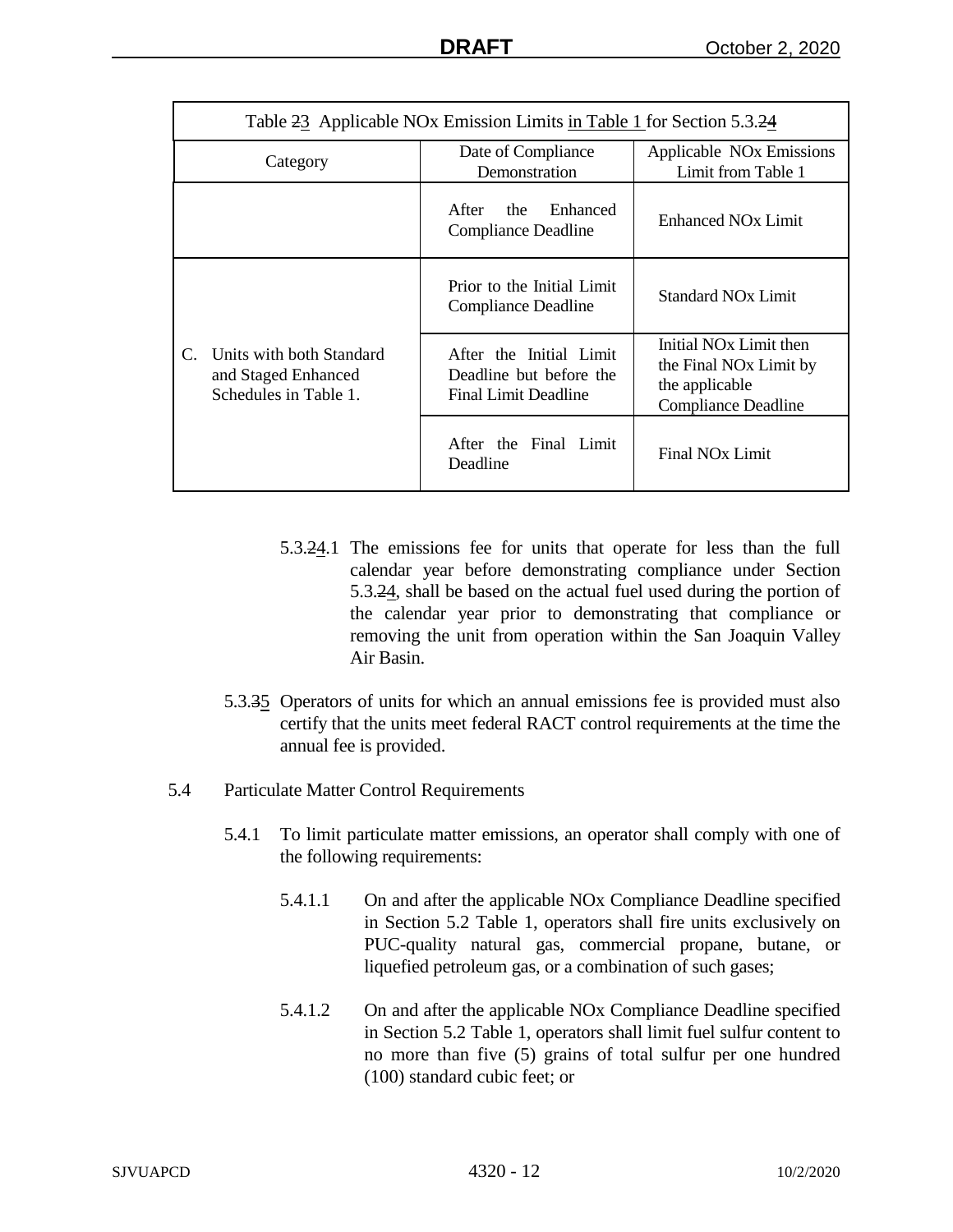- 5.4.1.3 On and after the applicable NOx Compliance Deadline specified in Section 5.2 Table 1, operators shall install and properly operate an emission control system that reduces  $SO<sub>2</sub>$  emissions by at least 95% by weight; or limit exhaust  $SO<sub>2</sub>$  to less than or equal to 9 ppmv corrected to 3.0% O2.
- 5.4.1.4 Notwithstanding the compliance deadlines indicated in Sections 5.4.1.1 through 5.4.1.3, refinery units, which require modification of refinery equipment to reduce sulfur emissions, shall be in compliance with the applicable requirement in Section 5.4.1 no later than July 1, 2013.
- 5.4.2 Liquid fuel shall be used only during PUC quality natural gas curtailment periods, provided the requirements of Sections 4.2 and 6.1.5 are met and the fuel contains no more than 15 ppm sulfur, as determined by the test method specified in Section 6.2.
- 5.5 Low-use Unit

For each unit that was installed prior to January 1, 2009 and is limited to less than or equal to 1.8 billion Btu per calendar year heat input pursuant to a District Permit to Operate, the operator shall comply with the requirement of Sections 5.7 and 7.3 and one of the following:

- 5.5.1 Tune the unit at least twice per calendar year, (from four to eight months apart) by a qualified technician in accordance with the procedure described in Rule 4304 (Equipment Tuning Procedure for Boilers, Steam Generators, and Process Heaters). If the unit does not operate throughout a continuous six-month period within a calendar year, only one tune-up is required for that calendar year. No tune-up is required for any unit that is not operated during that calendar year; this unit may be test fired to verify availability of the unit for its intended use, but once the test firing is completed the unit shall be shutdown; or
- 5.5.2 Operate the unit in a manner that maintains exhaust oxygen concentrations at less than or equal to 3.00 percent by volume on a dry basis.
- 5.6 Start-up and Shutdown Provision

On and after the Compliance Deadline specified in Section 5.0, the applicable emission limits of Sections 5.2 Table 1, Table 2, and 5.5.2 shall not apply during start-up or shutdown, provided an operator complies with the requirements specified below.

5.6.1 The duration of each start-up or each shutdown shall not exceed two hours, except as provided in Section 5.6.3.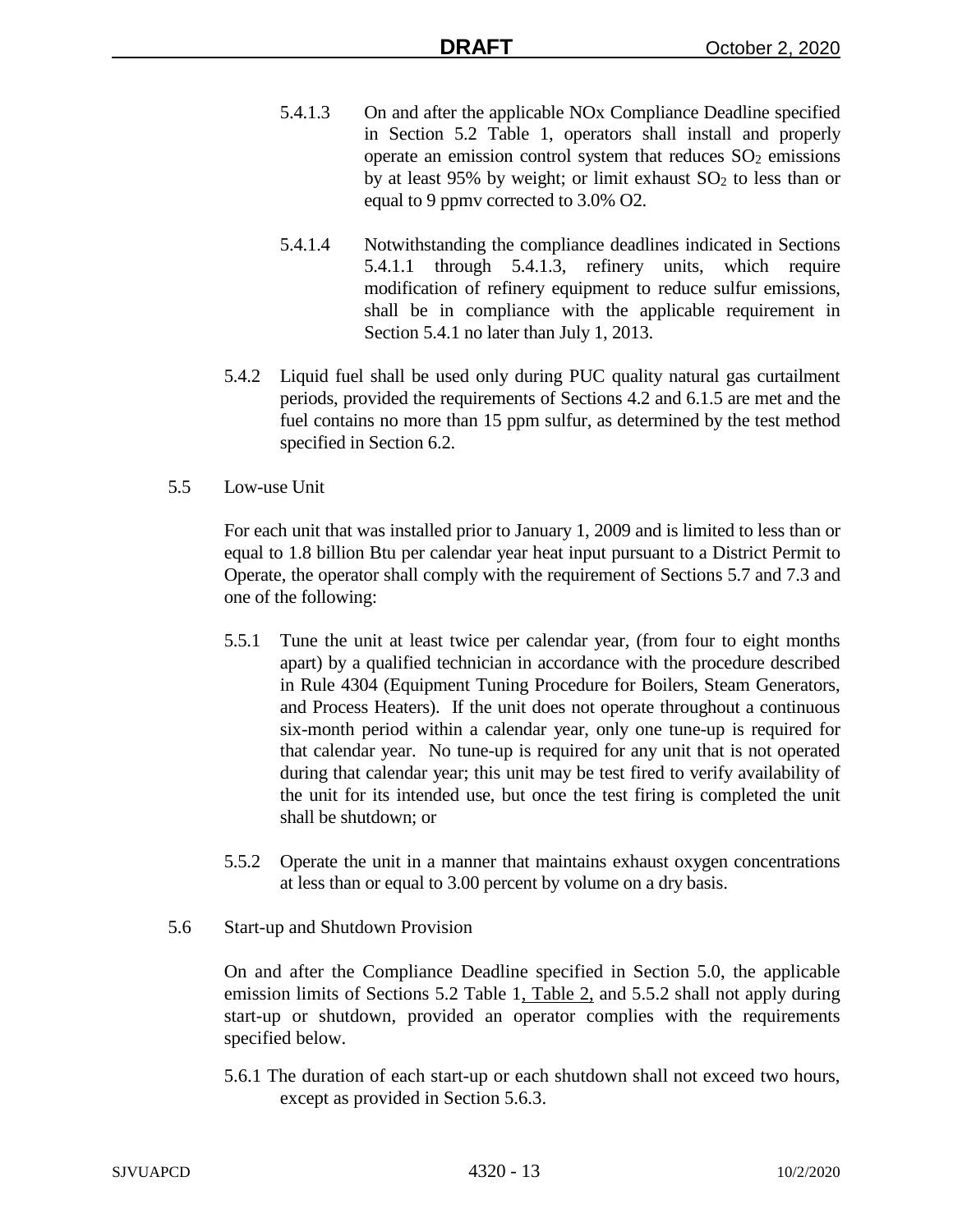- 5.6.2 The emission control system shall be in operation and emissions shall be minimized insofar as technologically feasible during start-up or shutdown.
- 5.6.3 Notwithstanding the requirement of Section 5.6.1, an operator may submit an application for a Permit to Operate condition to allow more than two hours for each start-up or each shutdown provided the operator meets all of the conditions specified in Sections 5.6.3.1 through 5.6.3.3.
	- 5.6.3.1 The maximum allowable duration of start-up or shutdown will be determined by the APCO. The allowable duration of start-up shall not exceed twelve hours and the allowable duration of shutdown shall not exceed nine hours.
	- 5.6.3.2 The APCO will only approve start-up or shutdown duration longer than two hours when the application meets the following conditions:
		- 5.6.3.2.1 Clearly identifies the control technologies or strategies to be utilized; and
		- 5.6.3.2.2 Describes what physical conditions prevail during start-up or shutdown periods that prevent the controls from being effective; and
		- 5.6.3.2.3 Provides a reasonably precise estimate as to when the physical conditions will have reached a state that allows for the effective control of emissions.
	- 5.6.3.3 The operator shall submit to the APCO any information deemed necessary by the APCO to determine the appropriate length of start-up or shutdown. The information shall include, but is not limited to the following:
		- 5.6.3.3.1 A detailed list of activities to be performed during start-up or shutdown and a reasonable explanation for the length of time needed to complete each activity; and
		- 5.6.3.3.2 A description of the material process flow rates and system operating parameters, etc., the operator plans to evaluate during the process optimization; and an explanation of how the activities and process flow affect the operation of the emissions control equipment; and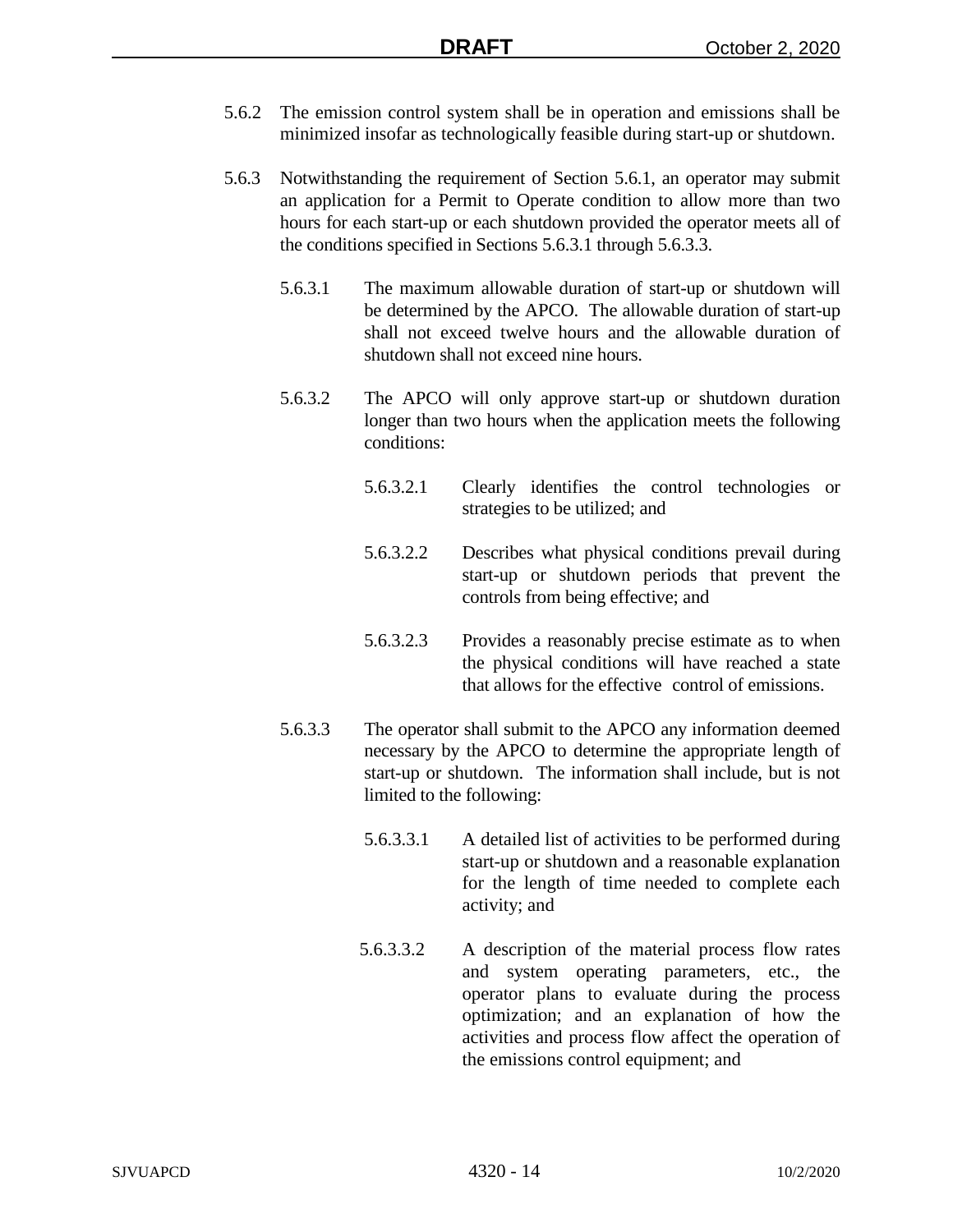- 5.6.3.3.3 The basis for the requested additional duration of start-up or shutdown.
- 5.6.4 Permit to Operate (PTO) modifications solely to for the sole purpose of adding conditions to comply with the provisions of this rule may be exempt from Best Available Control Technology (BACT) and emission offset requirements if the PTO modifications meet the requirements of Rule 2201 (New and Modified Stationary Source Review Rule) Section 4.2 (BACT Exemptions) and Rule 2201 Section 4.6 (Emission Offset Exemptions).
- 5.6.5 For existing facilities, a replacement unit installed for the sole purpose of complying with the requirements of this rule shall be considered to be an emission control technique and may be exempt from the Best Available Control Technology (BACT) and Offsets requirements of District Rule 2201 (New and Modified Stationary Source Review Rule) provided that all other requirements of Rule 2201 are met.
- 5.7 Monitoring Provisions
	- 5.7.1 The operator of any unit subject to the applicable emission limits in Sections 5.2 shall install and maintain an operational APCO approved Continuous Emissions Monitoring System (CEMS) for NOx, CO, and oxygen, or implement an APCO-approved Alternate Monitoring System. An APCO approved CEMS shall comply with the requirements of 40 Code of Federal Regulations (CFR) Part 51, 40 CFR Parts 60.7 and 60.13 (except subsection h), 40 CFR Part 60 Appendix B (Performance Specifications) and 40 CFR Part 60 Appendix F (Quality Assurance Procedures), and applicable provisions of Rule 1080 (Stack Monitoring). An APCO-approved Alternate Monitoring System shall monitor one or more of the following:
		- 5.7.1.1 Periodic NOx and CO exhaust emission concentrations,
		- 5.7.1.2 Periodic exhaust oxygen concentration,
		- 5.7.1.3 Flow rate of reducing agent added to exhaust,
		- 5.7.1.4 Catalyst inlet and exhaust temperature,
		- 5.7.1.5 Catalyst inlet and exhaust oxygen concentration,
		- 5.7.1.6 Periodic flue gas recirculation rate, or
		- 5.7.1.7 Other operational characteristics.
	- 5.7.2 For units subject to the requirements of Sections 5.5.1 or 5.5.2, the operator shall monitor, at least on a monthly basis, the operational characteristic(s) recommended by the manufacturer and approved by the APCO.
	- 5.7.3 The operator of any unit subject to Section 5.5 shall install and maintain an operational non-resettable, totalizing mass or volumetric flow meter in each fuel line to each unit. Volumetric flow measurements shall be periodically compensated for temperature and pressure. A master meter, which measures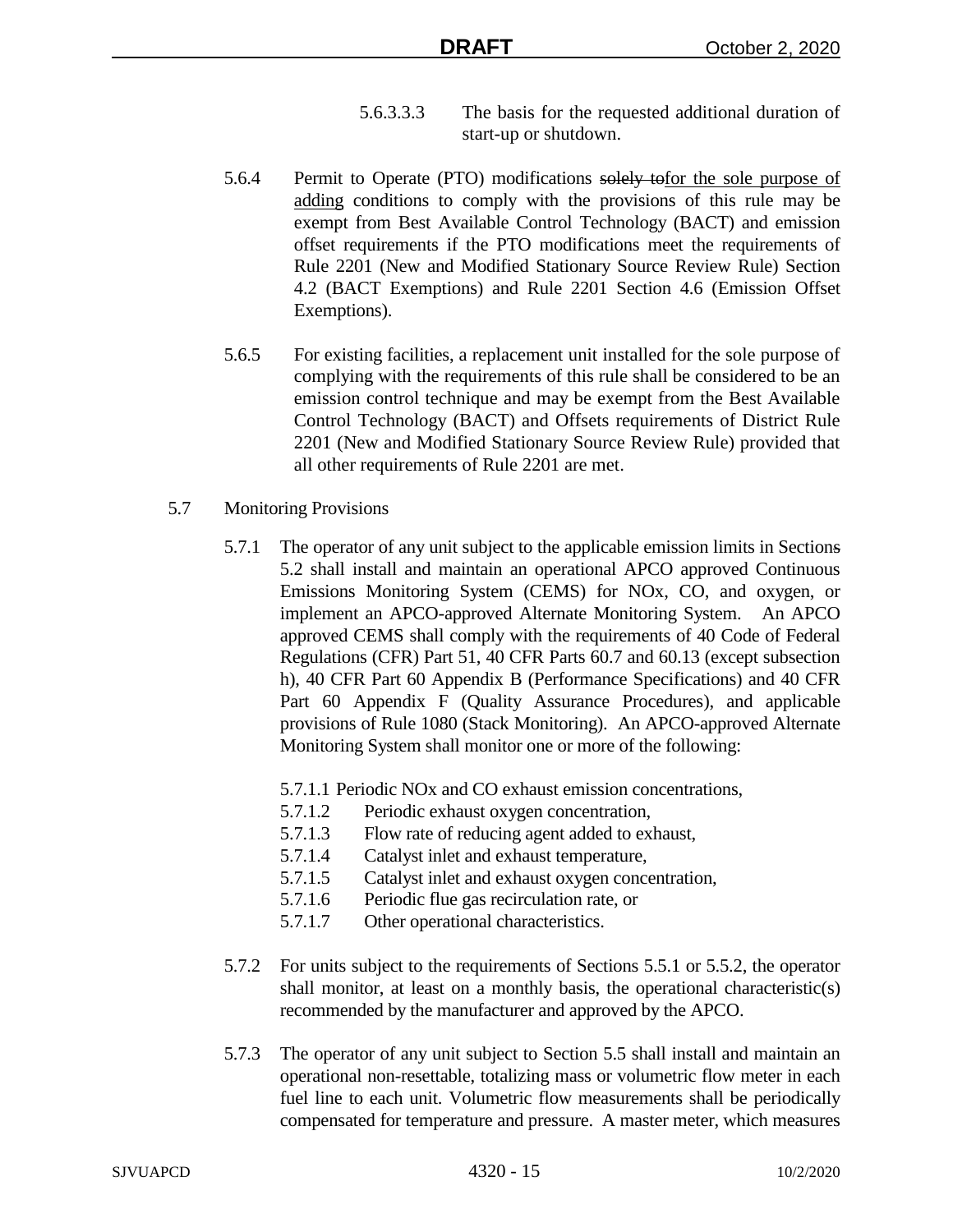fuel to all units in a group of similar units, may satisfy these requirements if approved by the APCO in writing. The cumulative annual fuel usage may be verified from utility service meters, purchase or tank fill records, or other acceptable methods, as approved by the APCO.

- 5.7.4 Units operated at seasonal sources that are subject to the requirements of 40 CFR 60, Subpart Db (Standards of Performance for Industrial-Commercial-Institutional Steam Generating Units) may implement an APCO approved parametric monitoring system (PMS) in lieu of a CEMS for compliance with federal emission limits provided all of the following apply:
	- 5.7.4.1 The boiler is fired solely on California PUC quality natural gas, and
	- 5.7.4.2 The applicable District emission limit for NOx is more stringent than the limit specified in 40 CFR Part 60, Subpart Db.
- 5.7.5 The APCO shall not approve an alternative monitoring system or parametric monitoring system unless it is documented that continued operation within ranges of specified emissions-related performance indicators or operational characteristics provides a reasonable assurance of compliance with applicable emission limits. The operator shall source test over the proposed range of surrogate operating parameters to demonstrate compliance with the applicable emission standards.
	- 5.7.5.1 The predictive or parametric monitoring system shall continuously monitor the key parameters which affect the emissions and demonstrate the compliance within the established key parameters operating envelope.
	- 5.7.5.2 Initial and annual real time modeling shall be performed to verify the key parameters operational range.
- 5.7.6 Monitoring SOx Emissions
	- 5.7.6.1 Operators complying with Sections 5.4.1.1 or 5.4.1.2 shall provide an annual fuel analysis to the District unless a more frequent sampling and reporting period is included in the Permit To Operate. Sulfur analysis shall be performed in accordance with the test methods in Section 6.2.
	- 5.7.6.2 Operators complying with Section 5.4.1.3 by installing and operating a control device with 95% SOx reduction shall propose the key system operating parameters and frequency of the monitoring and recording. The monitoring option proposed shall be submitted for approval by the APCO.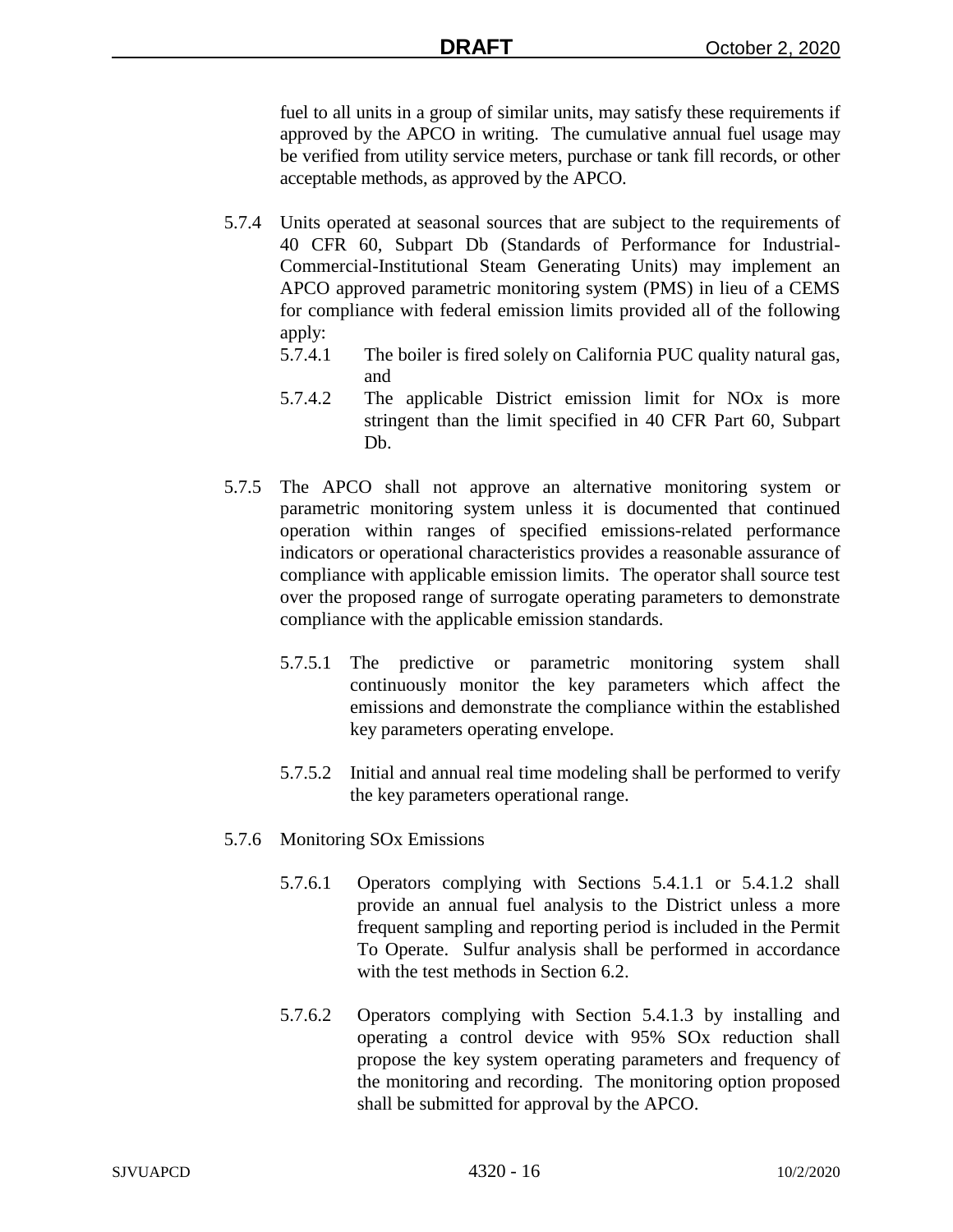- 5.7.6.3 Operators complying with Section 5.4.1.3 shall perform an annual source test unless a more frequent sampling and reporting period is included in the Permit To Operate. Source tests shall be performed in accordance with the test methods in Section 6.2.
- 5.8 Compliance Determination
	- 5.8.1 The operator of any unit shall have the option of complying with either the applicable heat input, in lb/MMBtu, emission limits or the concentration, in ppmv, emission limits specified in Section 5.2. The emission limits selected to demonstrate compliance shall be specified in the source test proposal pursuant to Rule 1081 (Source Sampling).
	- 5.8.2 All emissions measurements shall be made with the unit operating either at conditions representative of normal operations or conditions specified in the Permit to Operate. Unless otherwise specified in the Permit to Operate, no determination of compliance shall be established within two hours after a continuous period in which fuel flow to the unit is shut off for 30 minutes or longer, or within 30 minutes after a re-ignition as defined in Section 3.0.
	- 5.8.3 Continuous Emissions Monitoring System (CEMS) emissions measurements shall be averaged over a period of 15 consecutive minutes to demonstrate compliance with the applicable emission limits. Any 15 consecutive-minute block average CEMS measurement exceeding the applicable emission limits shall constitute a violation.
	- 5.8.4 For emissions monitoring pursuant to Sections 5.7.1, and 6.3.1 using a portable NOx analyzer as part of an APCO approved Alternate Emissions Monitoring System, emission readings shall be averaged over a 15 consecutive-minute period by either taking a cumulative 15-consecutiveminute sample reading or by taking at least five readings evenly spaced out over the 15-consecutive-minute period.
	- 5.8.5 For emissions source testing performed pursuant to Section 6.3.1 for the purpose of determining compliance with an applicable standard or numerical limitation of this rule, the arithmetic average of three 30-consecutive-minute test runs shall apply. If two of three runs are above an applicable limit the test cannot be used to demonstrate compliance with an applicable limit.

#### 6.0 Administrative Requirements

6.1 Recordkeeping

The records required by Sections 6.1.1 through 6.1.5 shall be maintained for five calendar years and shall be made available to the APCO and EPA upon request.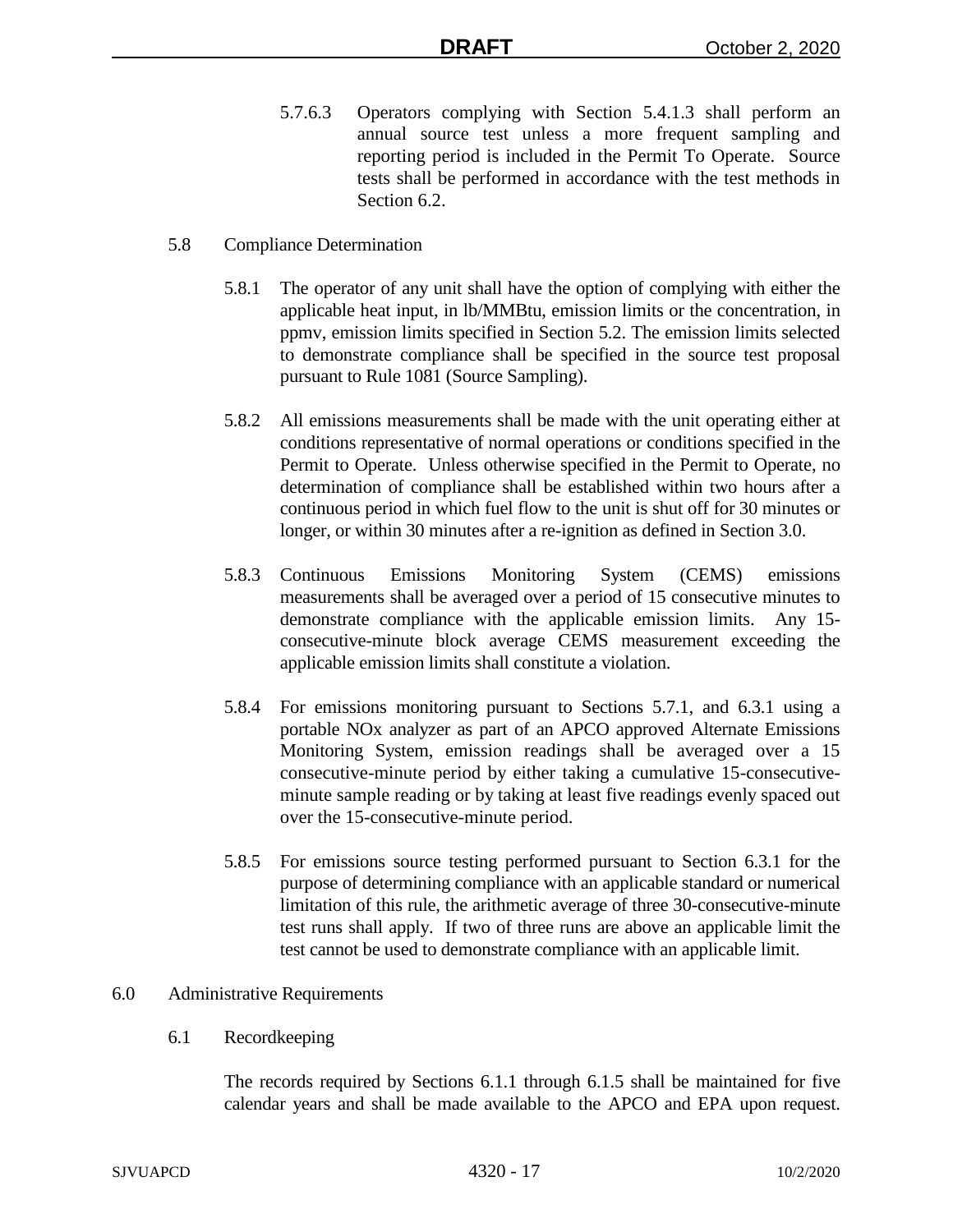Failure to maintain records or information contained in the records that demonstrate noncompliance with the applicable requirements of this rule shall constitute a violation of this rule.

- 6.1.1 The operator of any unit operated under the exemption of Section 4.2 shall monitor and record, for each unit, the cumulative annual hours of operation on each fuel other than natural gas during periods of natural gas curtailment and equipment testing. The NOx emission concentration, expressed in ppmv or lb/MMBtu, for each unit that is operated during periods of natural gas curtailment shall be recorded. Failure to maintain records required by Section 6.1.1 or information contained in the records that demonstrates noncompliance with the conditions for exemption under Section 4.2 will result in loss of exemption status. On and after the applicable compliance schedule specified in Section 5.2 Table 1 and Table 2, any unit losing an exemption status shall be brought into full compliance with this rule as specified in Section 7.2.
- 6.1.2 The operator of any unit that is subject to the requirements of Section 5.5 shall record the amount of fuel use at least on a monthly basis for each unit. On and after the applicable compliance schedule specified in Section 7.0, in the event that such unit exceeds the applicable annual heat input limit specified in Section 5.5, the unit shall be brought into full compliance with this rule as specified in Section 5.2 Table 1 or Table 2.
- 6.1.3 The operator of any unit subject to Section 5.5.1 or Section 6.3.1 shall maintain records to verify that the required tune-up and the required monitoring of the operational characteristics of the unit have been performed.
- 6.1.4 The operator performing start-up or shutdown of a unit shall keep records of the duration of start-up or shutdown.
- 6.1.5 The operator of any unit firing on liquid fuel during a PUC-quality natural gas curtailment period pursuant to Section 5.4.2 shall record the sulfur content of the fuel, amount of fuel used, and duration of the natural gas curtailment period.
- 6.2 Test Methods

The following test methods shall be used unless otherwise approved by the APCO and EPA.

- 6.2.1 Fuel hhv shall be certified by third party fuel supplier or determined by:
	- 6.2.1.1 ASTM D 240-87 or D 48092382-88 for liquid hydrocarbon fuels;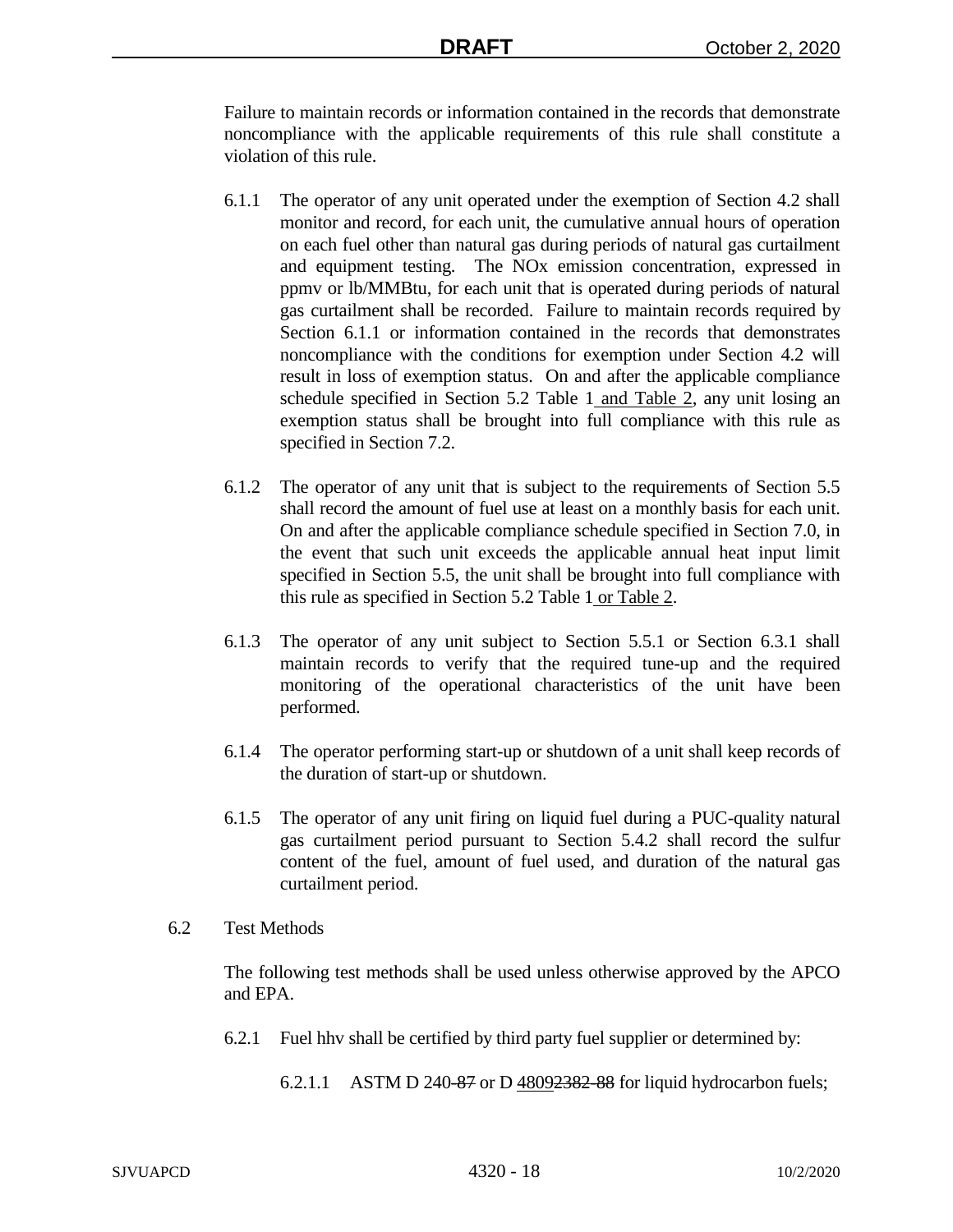- 6.2.1.2 ASTM D 1826-88 or D 1945-81 in conjunction with ASTM D 3588-89 for gaseous fuels.
- 6.2.2 Oxides of nitrogen (ppmv) EPA Method 7E, or ARB Method 100.
- 6.2.3 Carbon monoxide (ppmv) EPA Method 10, or ARB Method 100.
- 6.2.4 Stack gas oxygen EPA Method 3 or 3A, or ARB Method 100.
- 6.2.5 NOx Emission Rate (Heat Input Basis) EPA Method 19.
- 6.2.6 Stack gas velocities EPA Method 2.
- 6.2.7 Stack gas moisture content EPA Method 4.
- 6.2.8 SOx Test Methods
	- 6.2.8.1 Oxides of sulfur EPA Method 6C, EPA Method 8, or ARB Method 100
	- 6.2.8.2 The SOx emission control system efficiency shall be determined using the following:

% Control Efficiency  $= [(C_{SO2, \text{ inlet}} - C_{SO2, \text{ outlet}}) / C_{SO2, \text{ inlet}}] \times 100$ Where:

- $C<sub>SO2</sub>$ , inlet = concentration of  $SO<sub>X</sub>$  (expressed as  $SO<sub>2</sub>$ ) at the inlet side of the SOx emission control system, in lb/dscf
- $C<sub>SO2</sub>$ , outlet = concentration of SOx (expressed as SO<sub>2</sub>) at the outlet side of the SOx emission control system, in lb/dscf
- 6.2.9 Determination of total sulfur as hydrogen sulfide  $(H_2S)$  content EPA Method 11 or EPA Method 15, as appropriate.
- 6.2.10 Sulfur content of liquid fuel American Society for Testing and Materials (ASTM) D 6920-03 or ASTM D 5453-99
- 6.3 Compliance Testing
	- 6.3.1 Each unit subject to the requirements in Section 5.2 shall be source tested to determine compliance with the applicable emission limits at least once every 12 months, (no more than 30 days before or after the required annual source test date).
		- 6.3.1.1 Units that demonstrate compliance on two consecutive 12-month source tests may defer the following 12-month source test for up to 36 months (no more than 30 days before or after the required 36 month source test date). During the 36-month source testing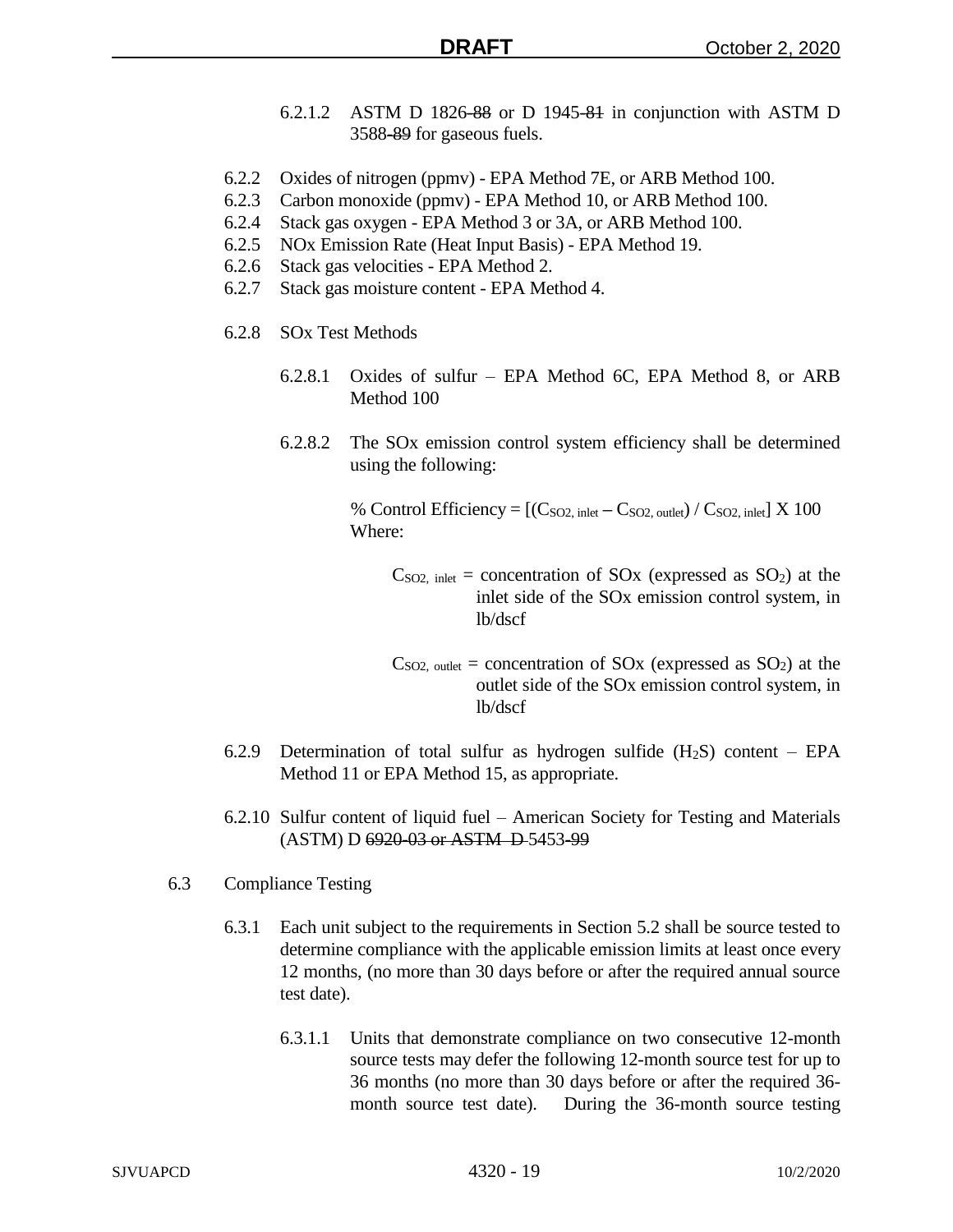interval, the operator shall tune the unit in accordance with the provisions of Section 5.5.1, and shall monitor, on a monthly basis, the unit's operational characteristics recommended by the manufacturer to ensure compliance with the applicable emission limits specified in Section 5.2.

- 6.3.1.2 Tune-ups required by Sections 5.5.1 and 6.3.1 do not need to be performed for units that operate and maintain an APCO approved CEMS or an APCO approved Alternate Monitoring System where the applicable emission limits are periodically monitored.
- 6.3.1.3 If the result of the 36-month source test demonstrates that the unit does not meet the applicable emission limits specified in Section 5.2, the source testing frequency shall revert to at least once every 12 months.
- 6.3.1.4 Failure to comply with the requirements of Section 6.3.1 or any source test results that exceed the applicable emission limits in Section 5.2 shall constitute a violation of this rule.
- 6.3.2 In lieu of compliance with Section 6.3.1, compliance with the applicable emission limits in Section 5.2 shall be demonstrated by submittal of annual emissions test results to the District from a unit or units that represents a group of units, provided:
	- 6.3.2.1 All units in the group are initially source tested. The emissions from all test runs from units within the group are less than 90% of the permitted value, and the emissions do not vary greater than 25% from the average of all test runs; and
	- 6.3.2.2 All units in a group are similar in terms of rated heat input, make and series, operational conditions, fuel used, and control method. No unit with a rated heat input greater than 100 MMBtu shall be considered as part of the group; and
	- 6.3.2.3 The group is owned by a single owner and is located at a single stationary source; and
	- 6.3.2.4 Selection of the representative unit(s) is approved by the APCO prior to testing; and
	- 6.3.2.5 The number of representative units source tested shall be at least 30% of the total number of units in the group. The representative tests shall rotate each year so that within three years all units in the group have been tested at least once.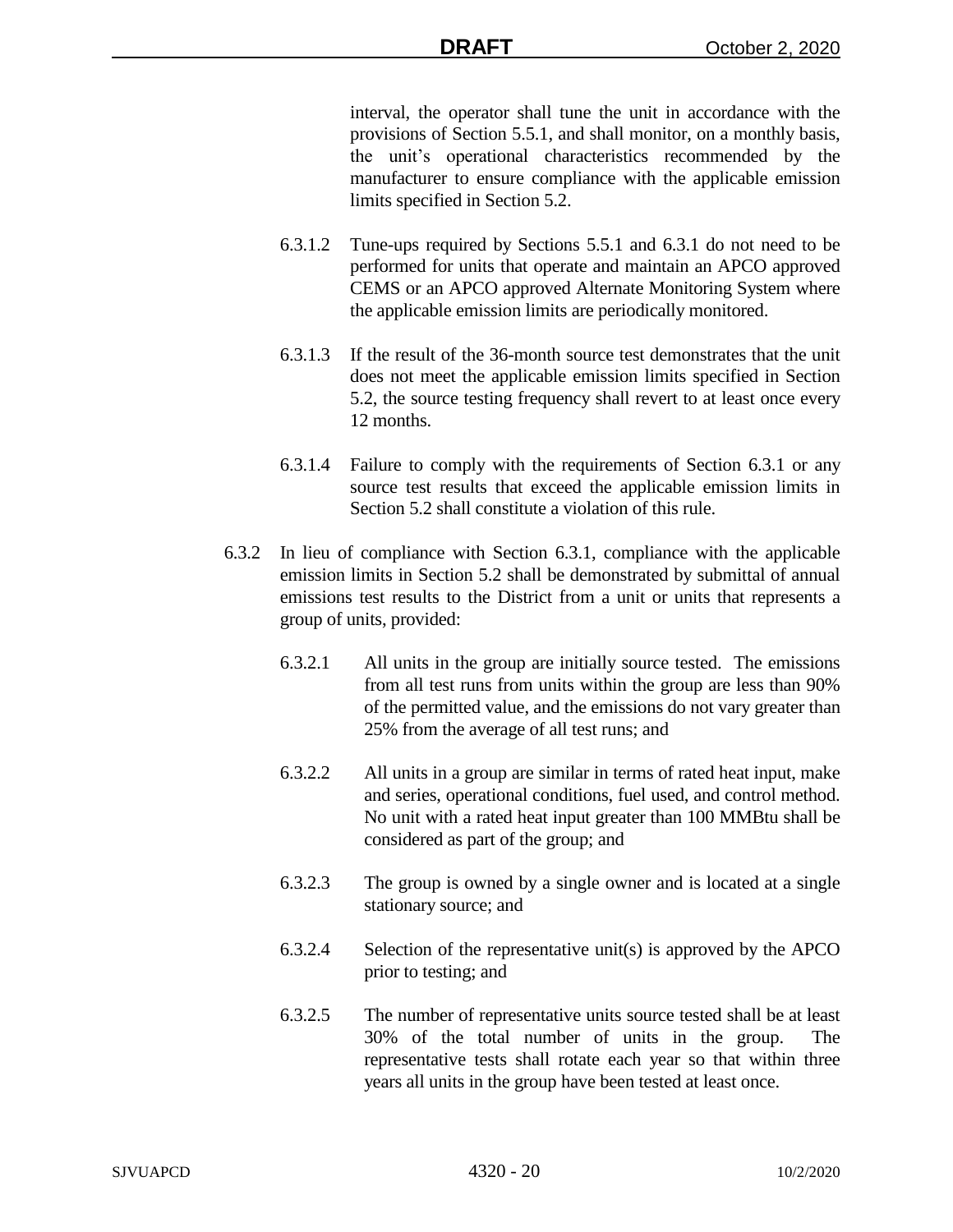- 6.3.2.6 All units in the group shall have received the similar maintenance and tune-up procedures as the representative unit(s) as listed in the Permit to Operate. The operator shall submit to the APCO the specific maintenance procedures to be performed on each unit that will be included in the group for representative testing. Such maintenance procedures shall be specified in the Permit to Operate for units that are included in the group for representative testing. Any maintenance work on a unit which has no effect on emissions standards and which is not specified in the maintenance procedures shall be submitted to the APCO for approval before such unit can be included as part of the group for representative testing. Any unit that necessitates any maintenance work which has an effect on emission standards and is beyond the maintenance procedures identified in the Permit to Operate, shall not be included as part of the group for representative testing. The unit shall be source tested in accordance with the provisions of Section 6.3.1; and
- 6.3.2.7 Should any of the representative units exceed the required emission limits, each of the units in the group shall demonstrate compliance by emissions testing. Failure to complete emissions testing within 90 days of the failed test shall result in the untested units being in violation of this rule. After compliance with the requirements of Section 6.3.2.7 has been demonstrated, subsequent source testing shall be performed pursuant to Sections 6.3.1 or 6.3.2.
- 6.4 Emission Control Plan (ECP)
	- 6.4.1 No later than January 1, 2010the date specified in Table 2, the operator of any unit shall submit to the APCO for approval an Emissions Control Plan according to the compliance schedule in Section 7.0. For each unit, the plan shall contain the following:
		- 6.4.1.1 Permit to Operate number,
		- 6.4.1.2 Fuel type and hhv,
		- 6.4.1.3 Annual fuel consumption (expressed as Btu/yr),
		- 6.4.1.4 Current emission level, including method used to determine emission level,
		- 6.4.1.5 NOx limit to be satisfied pursuant to Section 5.2 Table 12 or emission fee payment to be made pursuant to Section 5.3, and
		- 6.4.1.6 Plan of actions, including a schedule of increments of progress, which will be taken to satisfy the requirements of Section 5.0 and the compliance schedule in Section 7.0.